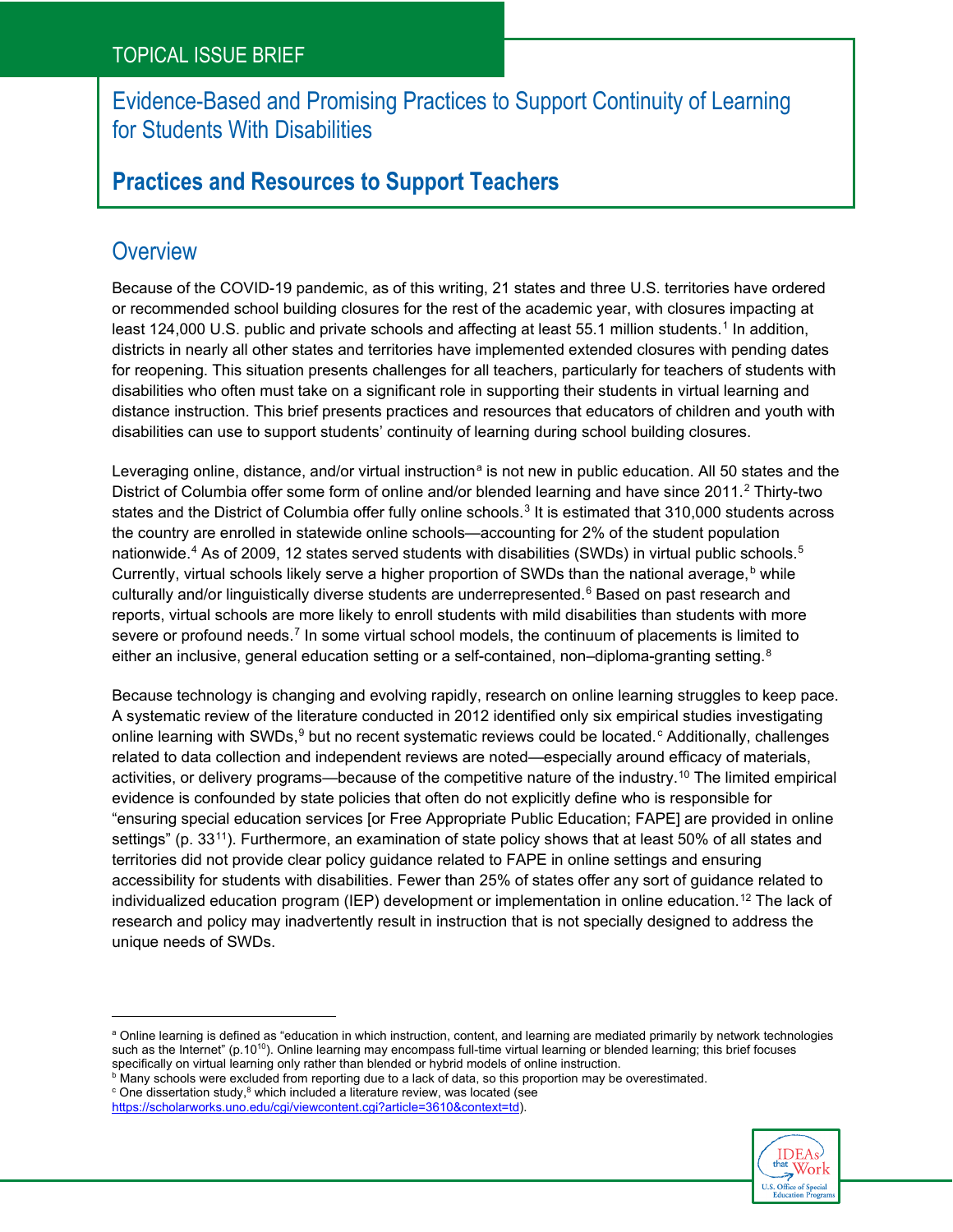# Need for Evidence-Based and Promising Practices

Evidence-based practices (EBPs) in education refer to teaching and learning strategies that have been shown by scientific research to be effective in improving academic and/or behavioral performance. Using an EBP does not guarantee that it will be successful with a child but does indicate that the practice has a greater chance of working than those without evidence. Promising practices are those that have shown potential to have positive impact on outcomes for students with disabilities but have not been subject to rigorous testing to demonstrate that impact.

Moving from traditional to virtual models needs to be thoughtful, with the goal of ensuring equitable educational experiences for all learners. Prior to designing and delivering virtual instruction, educators should understand two areas unique to virtual instruction: (a) accessibility and (b) instructional modality, including how these areas may impact their pedagogical approach.

### **Accessibility**

Educators should be aware of the potential barriers facing their students in order to support equitable technological access and use.<sup>[13](#page-20-12)</sup> Many SWDs have deficits in memory, expressive and receptive language, thinking, and problem-solving, which can impede their ability to easily access information presented through computer and web-based technology.<sup>[14](#page-21-0)</sup> Even students who are categorized under the same disability label may have different needs; access to technology should consider individual student needs regarding selected hardware, software, and web-based approaches. [15](#page-21-1) Furthermore, accessibility for SWDs extends beyond the ability to navigate web material; students need to know how and when to use specific programs or the Internet for instructional purposes or for assignments. As such, educators should consider accessibility across two domains when planning and delivering virtual instruction for SWDs.

| <b>Infrastructure-Level Access</b>                                                         | <b>Student-Level Access</b>                                                                      |
|--------------------------------------------------------------------------------------------|--------------------------------------------------------------------------------------------------|
| Hardware (e.g., computer, laptop, devices)<br>Software (e.g., learning management systems, | Cognitive and executive functioning (e.g., reasoning,<br>processing information, working memory) |
| videoconferencing programs, word processing)                                               | Physical or sensory concerns (e.g., visual, hearing, mobility)                                   |
| High-speed internet and/or Wi-Fi                                                           | Reading ability                                                                                  |
| Software's ability to be used on a mobile or other device                                  | Ability to use assistive technologies                                                            |

### **Instructional Modality**

To meet the needs of SWDs in virtual schools, educators need to know how to design and deliver effective online instruction. Both asynchronous and synchronous approaches can be leveraged. Definitions and examples of these terms are as follows:

- **Asynchronous instruction:** Providing instruction or communication to students without meeting at the same place and/or at the same time. Examples include discussion boards, e-mail communication, self-paced learning modules, or providing recorded videos or lectures.
- **Synchronous Instruction:** Delivering instruction and communication to students in real time. Examples include videoconferencing, teleconferencing, live chatting, or live-streamed videos or lectures.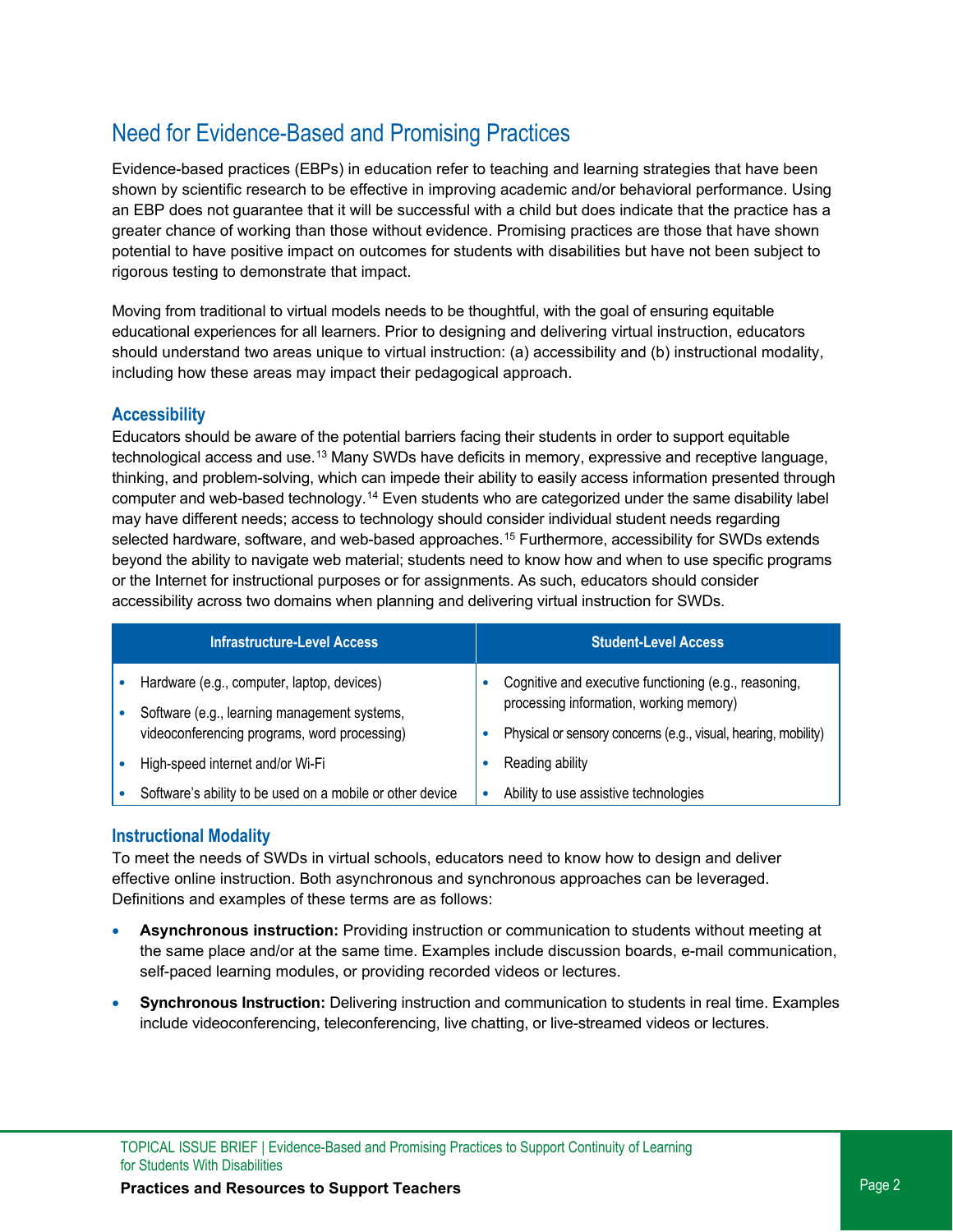Within the research, studies on virtual learning with SWDs have been conducted across asynchronous<sup>[16](#page-21-2)</sup> and synchronous<sup>[17](#page-21-3)</sup> modalities. For both modalities, it is important that students are explicitly taught how to log in, use software and platform features (e.g., mute, video sharing, chat, discussion boards), save work, submit work, and log off. Additionally, SWDs may require direct instruction on how to use Internet resources, including search engines and navigating sites for relevant information. With proper training and support on how to use technologies, students may demonstrate increases in organizational skills, communication, and self-confidence. [18](#page-21-4)

Resources and tools for supporting instruction from a distance using both modalities are described in Table 1.

| <b>Examples of Explicit Instruction in Asynchronous</b><br><b>Modalities</b>                                                                                                                    | <b>Examples of Explicit Instruction in Synchronous</b><br><b>Modalities</b>                                                                                                                                     |
|-------------------------------------------------------------------------------------------------------------------------------------------------------------------------------------------------|-----------------------------------------------------------------------------------------------------------------------------------------------------------------------------------------------------------------|
| <b>Considerations for Pre-Requisite Skill Coverage</b>                                                                                                                                          | <b>Considerations for Pre-Requisite Skill Coverage</b>                                                                                                                                                          |
| Provide links to videos that cover pre-requisite knowledge<br>and have students submit work samples (e.g., completed<br>graphic organizers, notes, quiz).                                       | $\bullet$<br>Review pre-requisite skills with students with similar IEP<br>goals prior to their participation in a whole group lesson or<br>self-paced module.                                                  |
| <b>Lesson or Instruction</b>                                                                                                                                                                    | <b>Lesson or Instruction</b>                                                                                                                                                                                    |
| Design instruction using a learning management system<br>that consists of pre-recorded lecture or lesson content,<br>links to additional video resources, discussion boards,<br>and/or quizzes. | Hold a video class with students using a live, streaming<br>$\bullet$<br>feed that allows students to respond (e.g., Facebook Live,<br>Google Meet, Zoom).                                                      |
| Provide students with a note-taking template or graphic<br>organizer to complete while watching a pre-recorded<br>lesson and/or when completing a self-paced instructional<br>module.           | Have students watch a modeled lesson in advance and<br>$\bullet$<br>then come to a live, synchronous class session with peers<br>to practice with each other and receive affirmative or<br>corrective feedback. |
| Have students record themselves completing a practice<br>task that includes them talking through their thinking.                                                                                | $\bullet$<br>Keep track of student responses in similar ways to in-<br>person instruction (e.g., popsicle sticks to draw names,<br>check marks on an attendance sheet).                                         |
| Use discussion forums for students to respond to each<br>other and for you to provide feedback to them.                                                                                         | Encourage students to respond using the chat box.<br>$\bullet$<br>Have students give a "thumbs-up" in the video as a way to<br>$\bullet$                                                                        |
| If a discussion forum is not an option (because of the                                                                                                                                          | monitor their engagement and understanding.                                                                                                                                                                     |
| platform or students' lack of access to needed<br>technology), consider starting an e-mail or text message<br>thread with prompting questions that students can<br>respond to.                  | Have students hold up a piece of paper with their<br>$\bullet$<br>responses as you go through a lesson to check for<br>understanding.                                                                           |
| Closing                                                                                                                                                                                         | <b>Closing</b>                                                                                                                                                                                                  |
| End recorded lessons and/or self-paced modules with a<br>summary.                                                                                                                               | Have one or two students recap major points from the<br>$\bullet$<br>lesson and ask others to share additional ideas prior to<br>logging off.                                                                   |
| Have students complete an exit ticket at the end of a self-<br>paced session.                                                                                                                   | Have students enter responses into the chat box as an<br>$\bullet$<br>exit ticket.                                                                                                                              |

TOPICAL ISSUE BRIEF | Evidence-Based and Promising Practices to Support Continuity of Learning for Students With Disabilities

## **Practices and Resources to Support Teachers Properties Access 20 Aproximate Page 3** Page 3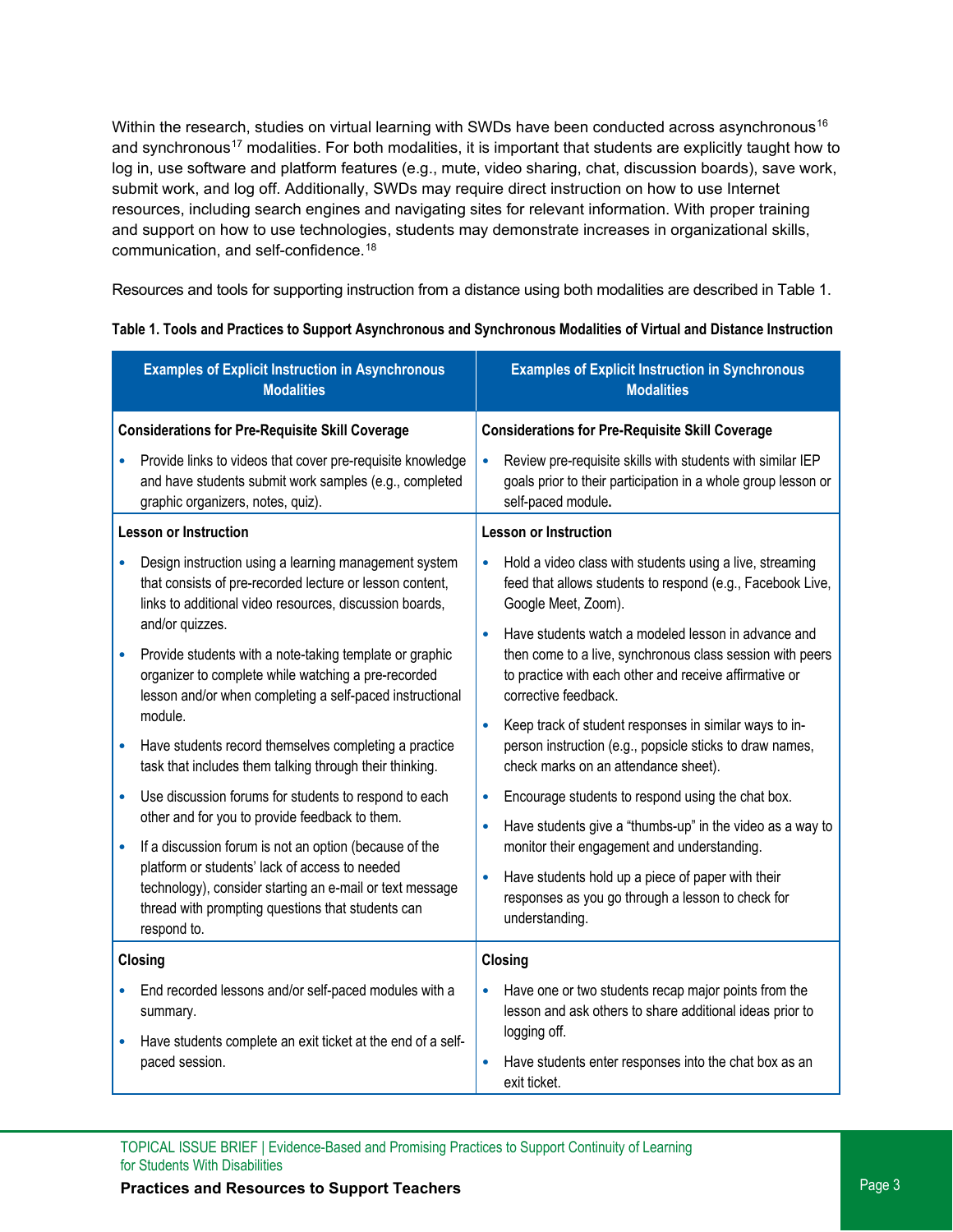| <b>Examples of Explicit Instruction in Asynchronous</b><br><b>Modalities</b>                                                                                                                                                                                                                                                                                                                                                                                                                                                                 |           | <b>Examples of Explicit Instruction in Synchronous</b><br><b>Modalities</b>                                                                                                                                 |
|----------------------------------------------------------------------------------------------------------------------------------------------------------------------------------------------------------------------------------------------------------------------------------------------------------------------------------------------------------------------------------------------------------------------------------------------------------------------------------------------------------------------------------------------|-----------|-------------------------------------------------------------------------------------------------------------------------------------------------------------------------------------------------------------|
| <b>Independent Practice</b>                                                                                                                                                                                                                                                                                                                                                                                                                                                                                                                  |           | <b>Independent Practice</b>                                                                                                                                                                                 |
| Provide students with tasks or assignments to complete<br>and submit; after reviewing, record a video with feedback<br>on the student's work and/or e-mail or call the student.<br>Include both affirmative and corrective feedback. For<br>areas that students continue to need practice, send<br>students reminders of where they can refer back to in the<br>self-paced module or recorded lesson (e.g., the timestamp<br>to start watching from) or send links to additional<br>instructional videos that cover the content differently. | $\bullet$ | Meet with individuals or small groups of students after a<br>whole-group lesson or self-paced module to provide<br>immediate, corrective feedback (can be done through<br>videoconference or a phone call). |
|                                                                                                                                                                                                                                                                                                                                                                                                                                                                                                                                              |           | <b>Additional Practice Opportunities for Some Students</b>                                                                                                                                                  |
|                                                                                                                                                                                                                                                                                                                                                                                                                                                                                                                                              |           | Provide additional virtual, small-group, or individualized<br>meetings or sessions to model and/or facilitate additional<br>guided practice opportunities.                                                  |

The COVID-19 pandemic presents unique challenges for educators of SWDs due to the specific learning and behavioral needs of SWDs. As a result, educators and families must work together to determine the best course of action for students. The practices presented in this brief may help educators support SWDs' learning during this challenging time.

# Summary and Examples of Practices

The following tables describe practices that are supported by research as effective for teachers in supporting virtual instruction for children and SWDs. The first section presents five tables of practices for K–12 teachers with specific practices for specially designing instruction (SDI), universal design for learning (UDL), positive behavioral interventions and supports (PBIS), virtual explicit instruction, and selfregulation. Definitions of approaches, instructional considerations, and additional resources for educators are provided. The second section presents one table of practices for early childhood practitioners, with categories of practices for each area of growth and skill development for young children.

At the conclusion of each section are Examples in Action: brief stories from educators illustrating several of the practices being implemented through his or her personal experience.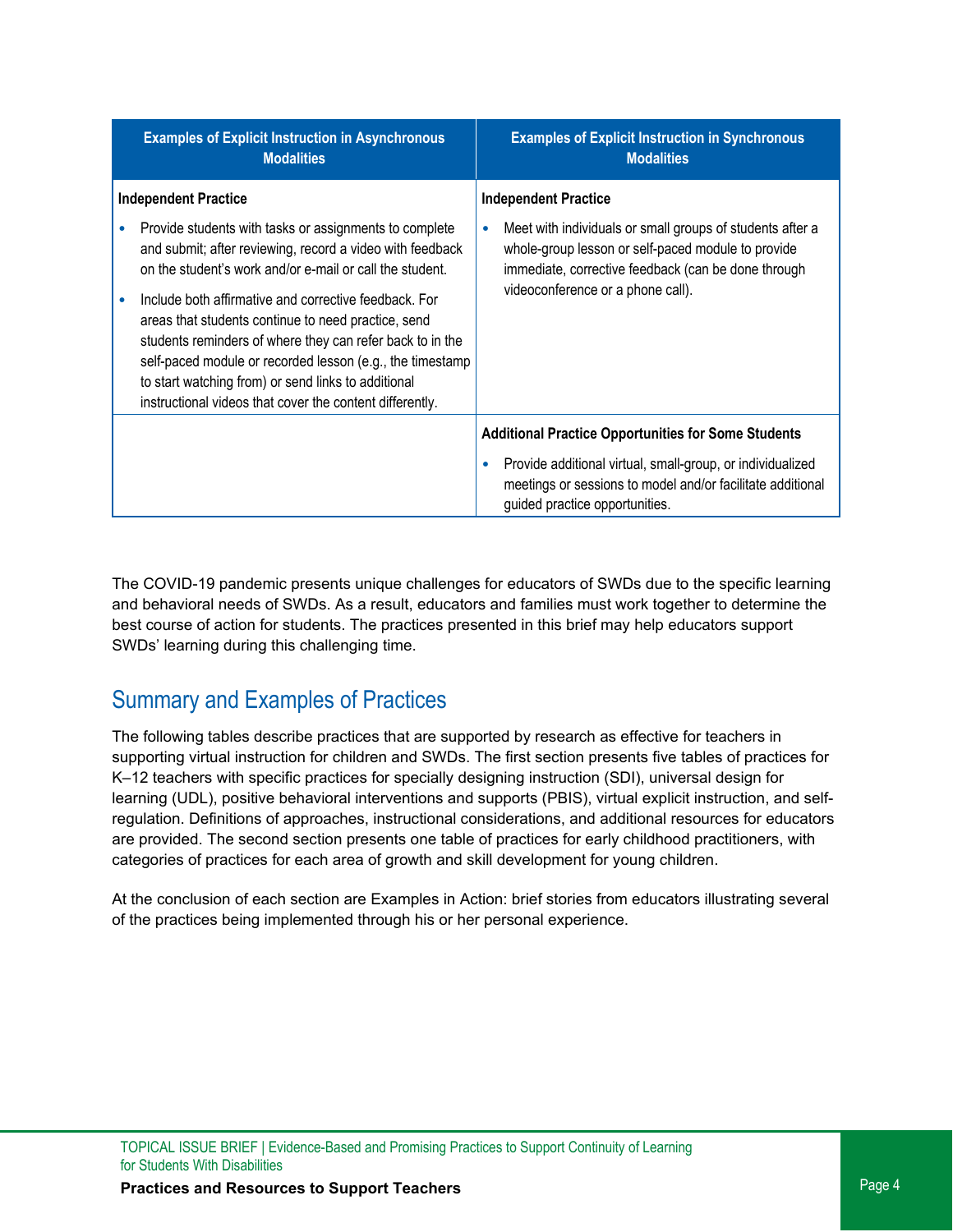## **Practices for K–12 Teachers**

#### **Table 2. Evidence-Based and Promising Practices to Support Continuity of Learning Through Adapting Content: SDI**

*Within the virtual environment, there is still the opportunity for instruction to be specially designed[d](#page-4-0) to meet the unique needs of SWDs as outlined in their in IEP. Because SDI is often delivered by a special educator, collaboration across educational professionals is needed to support the appropriate instructional choices and integration of scaffolds, assistive technology, and/or accommodations or modifications into asynchronous learning modules or synchronous virtual lessons.* 

| <b>Practice Name and</b><br><b>Description</b>         | Example(s)                                                                                                                                                                    | <b>More Information</b>                           |
|--------------------------------------------------------|-------------------------------------------------------------------------------------------------------------------------------------------------------------------------------|---------------------------------------------------|
| Instructional scaffolding is                           | <b>Content scaffolding</b>                                                                                                                                                    | <b>IRIS Center Module:</b>                        |
| a process through which a<br>teacher adds supports for | Use familiar content.<br>$\bullet$                                                                                                                                            | <b>Providing Instructional</b><br><b>Supports</b> |
| students to enhance learning                           | Use easier content to start.<br>$\bullet$                                                                                                                                     |                                                   |
| and aid in the mastery of<br>tasks. <sup>19</sup>      | Start with easy steps.<br>$\bullet$                                                                                                                                           |                                                   |
|                                                        | Deliver instruction in shorter segments (3–5 minutes)<br>$\bullet$<br>rather than longer lessons.                                                                             |                                                   |
|                                                        | <b>Task scaffolding</b>                                                                                                                                                       |                                                   |
|                                                        | Specify the steps in the task.<br>۰                                                                                                                                           |                                                   |
|                                                        | Conduct a teacher-led "think-aloud" when completing<br>۰<br>steps.                                                                                                            |                                                   |
|                                                        | <b>Material scaffolding</b>                                                                                                                                                   |                                                   |
|                                                        | Provide written prompts or cues to help students perform<br>$\bullet$<br>a task.                                                                                              |                                                   |
|                                                        | Incorporate pop-up definitions as students are reading.<br>$\bullet$                                                                                                          |                                                   |
|                                                        | Present content through interactive illustrations and/or<br>$\bullet$<br>diagrams.                                                                                            |                                                   |
|                                                        | Provide students with mnemonics for tasks and/or<br>$\bullet$<br>processes.                                                                                                   |                                                   |
|                                                        | Teach students how to construct digital writing that<br>$\bullet$<br>incorporates hyperlinks or images to help students<br>connect digital reading and writing. <sup>20</sup> |                                                   |

<span id="page-4-0"></span><sup>&</sup>lt;sup>d</sup> SDI is defined as "adapting, as appropriate to the needs of an eligible child [under this part], the content, methodology or delivery of instruction (i) to address the unique needs of the child that result from the child's disability; and (ii) to ensure access of the child to the general curriculum, so that the child can meet the educational standards within the jurisdiction of the public agency that apply to all children" (34 C.F.R. §300.39[b][3]). SDI should guide educators' selection of appropriate supports.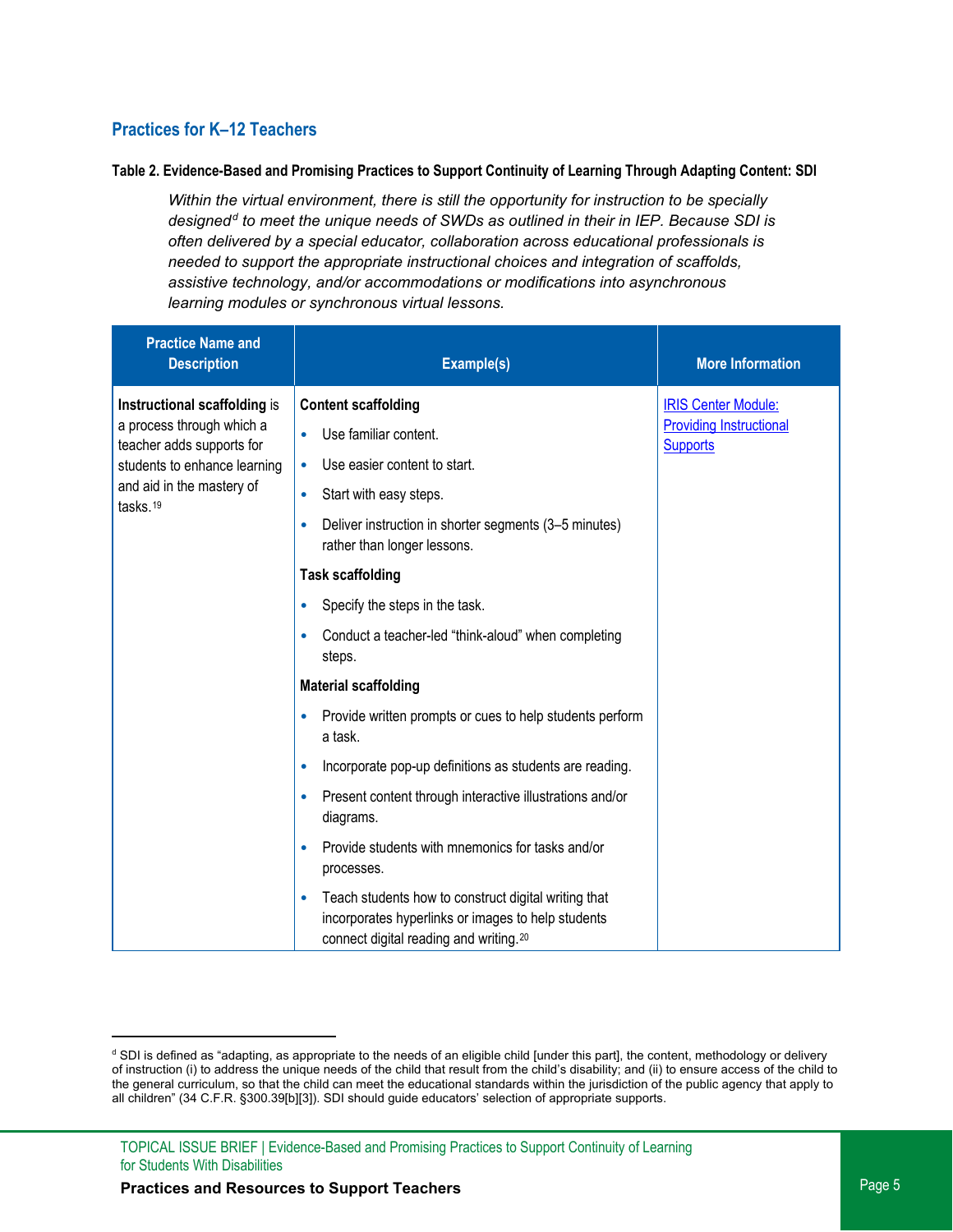| <b>Practice Name and</b><br><b>Description</b>                                                                                                                                              | Example(s)                                                                                                                                                                                                                                                                                                                                                                                                                                                            | <b>More Information</b>                                                                   |
|---------------------------------------------------------------------------------------------------------------------------------------------------------------------------------------------|-----------------------------------------------------------------------------------------------------------------------------------------------------------------------------------------------------------------------------------------------------------------------------------------------------------------------------------------------------------------------------------------------------------------------------------------------------------------------|-------------------------------------------------------------------------------------------|
| An accommodation is a                                                                                                                                                                       | <b>Instructional accommodations</b>                                                                                                                                                                                                                                                                                                                                                                                                                                   | <b>IRIS Center Modules</b>                                                                |
| service or support that helps<br>a student to (a) fully access                                                                                                                              | Provide graphic organizers.<br>$\bullet$                                                                                                                                                                                                                                                                                                                                                                                                                              | <b>Accommodations</b>                                                                     |
| the subject matter and<br>instruction and (b) accurately                                                                                                                                    | Provide audio recordings and/or video tutorials of<br>$\bullet$<br>content. <sup>22</sup>                                                                                                                                                                                                                                                                                                                                                                             | Assistive Technology: An<br><b>Overview</b>                                               |
| demonstrate what he or she<br>knows related to the child's                                                                                                                                  | Pair talking with writing. <sup>23</sup><br>$\bullet$                                                                                                                                                                                                                                                                                                                                                                                                                 | <b>AEM</b>                                                                                |
| disability across all of the                                                                                                                                                                | Group students to work collaboratively. <sup>24</sup><br>$\bullet$                                                                                                                                                                                                                                                                                                                                                                                                    | <b>National Center on</b>                                                                 |
| general education<br>curriculum. <sup>21</sup>                                                                                                                                              | E-mail lesson notes to students. <sup>25</sup>                                                                                                                                                                                                                                                                                                                                                                                                                        | <b>Accessible Educational</b><br><b>Materials</b>                                         |
|                                                                                                                                                                                             | Provide key terms and definitions in advance.<br>$\bullet$                                                                                                                                                                                                                                                                                                                                                                                                            | <b>AEM Resources for Access</b>                                                           |
|                                                                                                                                                                                             | Reduce the number of responses students must submit.<br>$\bullet$                                                                                                                                                                                                                                                                                                                                                                                                     | and Distance Education                                                                    |
|                                                                                                                                                                                             | Provide additional time to complete sessions and/or                                                                                                                                                                                                                                                                                                                                                                                                                   | <b>Bookshare</b>                                                                          |
|                                                                                                                                                                                             | assignments.                                                                                                                                                                                                                                                                                                                                                                                                                                                          | <b>Described and Captioned</b>                                                            |
|                                                                                                                                                                                             | Incorporate accessible educational materials (AEM)                                                                                                                                                                                                                                                                                                                                                                                                                    | Media Program: COVID-19<br>Response                                                       |
|                                                                                                                                                                                             | Ensure text is accessible for students (consider reading<br>level, language, and/or visual needs).                                                                                                                                                                                                                                                                                                                                                                    | <b>Learning at Home During</b>                                                            |
|                                                                                                                                                                                             | Ensure video/media is captioned and described (including<br>captions in native languages). <sup>26</sup>                                                                                                                                                                                                                                                                                                                                                              | COVID-19 (for educators)                                                                  |
|                                                                                                                                                                                             | Incorporate assistive technology                                                                                                                                                                                                                                                                                                                                                                                                                                      |                                                                                           |
|                                                                                                                                                                                             | Text-to-speech device integration.<br>٠                                                                                                                                                                                                                                                                                                                                                                                                                               |                                                                                           |
|                                                                                                                                                                                             | Digital note-taking tools.<br>$\bullet$                                                                                                                                                                                                                                                                                                                                                                                                                               |                                                                                           |
| A modification is a change<br>to the instruction or<br>curriculum for a student in<br>which the content of the<br>instruction or the performance<br>expectations are altered. <sup>27</sup> | Modifications can be used to support SWDs' access to the<br>general education curriculum, but they should not be used to<br>(a) alter what students are expected to learn; (b) reduce a<br>student's opportunity to learn critical knowledge, skills, and<br>concepts across subject areas; or (c) deliver off grade-level<br>material that may result in greater gaps in prior understanding<br>and greater likelihood of being at a disadvantage on<br>assessments. | <b>IRIS Center Module:</b><br><b>Accessing the General</b><br><b>Education Curriculum</b> |
|                                                                                                                                                                                             | Potential modifications-when selected with individual<br>student's needs in mind-may include:                                                                                                                                                                                                                                                                                                                                                                         |                                                                                           |
|                                                                                                                                                                                             | Reducing assignments,                                                                                                                                                                                                                                                                                                                                                                                                                                                 |                                                                                           |
|                                                                                                                                                                                             | Varying levels of reading material,                                                                                                                                                                                                                                                                                                                                                                                                                                   |                                                                                           |
|                                                                                                                                                                                             | Designing new material, and                                                                                                                                                                                                                                                                                                                                                                                                                                           |                                                                                           |
|                                                                                                                                                                                             | Using lower level text.                                                                                                                                                                                                                                                                                                                                                                                                                                               |                                                                                           |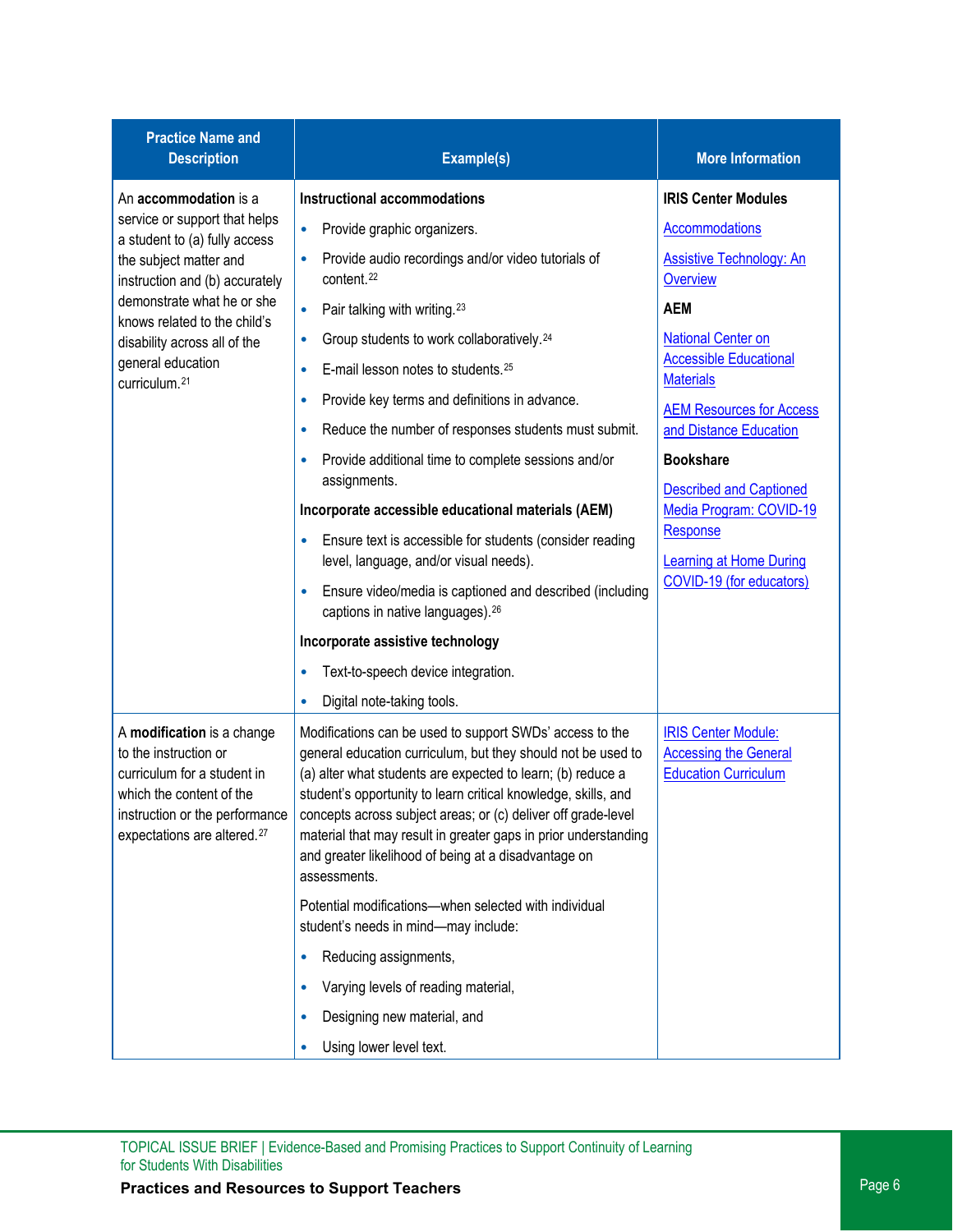| <b>Practice Name and Description</b>                                                                                                                                                                                                                                                                                                                                                                                                                                                                                                                                                                                                                                                                                                                                                                                                                                                                                                                                                                                                                                                                                                                                                                                                                                                                                                                                | Example(s)                                                                                                                                                                                                                                                                                                                                                                                                                                                                                                                                                                                                                                                                                            | <b>More Information</b>                                                                                                                                                                                                                                                                                                                           |
|---------------------------------------------------------------------------------------------------------------------------------------------------------------------------------------------------------------------------------------------------------------------------------------------------------------------------------------------------------------------------------------------------------------------------------------------------------------------------------------------------------------------------------------------------------------------------------------------------------------------------------------------------------------------------------------------------------------------------------------------------------------------------------------------------------------------------------------------------------------------------------------------------------------------------------------------------------------------------------------------------------------------------------------------------------------------------------------------------------------------------------------------------------------------------------------------------------------------------------------------------------------------------------------------------------------------------------------------------------------------|-------------------------------------------------------------------------------------------------------------------------------------------------------------------------------------------------------------------------------------------------------------------------------------------------------------------------------------------------------------------------------------------------------------------------------------------------------------------------------------------------------------------------------------------------------------------------------------------------------------------------------------------------------------------------------------------------------|---------------------------------------------------------------------------------------------------------------------------------------------------------------------------------------------------------------------------------------------------------------------------------------------------------------------------------------------------|
| UDL is "a framework to improve and optimize teaching and<br>learning for all people based on scientific insights into how<br>humans learn." <sup>28</sup> The UDL framework can be used when<br>designing asynchronous or synchronous instruction and<br>incorporates a multitude of evidence-based practices to help<br>educators:<br>minimize barriers,<br>maximize learning through flexibility, and<br>$\bullet$<br>support students with managing cognitive load.<br>۰<br>When should the practice be used?<br>1. To engage learners.<br>Provide multiple means of engagement: Learners differ in<br>how they are engaged or motivated to learn.<br>Recruit interest.<br>Sustain effort and persistence.<br>Support self-regulation.<br>2. During instruction.<br>Provide multiple means of representation: Learners differ<br>in how they perceive and comprehend information<br>presented to them.<br>Provide options for perception.<br>Provide options for language and symbols.<br>Provide options for comprehension.<br>3.<br>To assess student understanding.<br>Provide multiple means of action and expression:<br>Learners differ in how they navigate learning<br>environments and express what they know.<br>Provide options for physical action.<br>Provide options for expression and communication.<br>Provide options for executive functions. | UDL can be used within<br>asynchronous and<br>synchronous modalities.<br>Educators should first<br>become familiar with the UDL<br>Guidelines and then apply the<br>guidelines strategically.<br>1. Start by identifying the<br>academic and/or content<br>standard that will be the<br>focus of the lesson or unit<br>of study.<br>2. Identify a learning<br>outcome for all learners.<br>3. Identify student-level<br>barriers related to the<br>instructional materials,<br>methods, and<br>assessments.<br>4. Backward design<br>instruction by using the<br>UDL principles to<br>minimize barriers.<br>5. Assess student<br>understanding through<br>multiple means of action<br>and expression. | <b>Center for Applied Special</b><br><b>Technology (CAST)</b><br><b>About UDL</b><br><b>UDL Guidelines</b><br><b>Key Questions to</b><br><b>Consider When Planning</b><br>Lessons<br><b>IRIS Center Module:</b><br><b>Universal Design for</b><br>Learning: Creating a Learning<br><b>Environment that Challenges</b><br>and Engages All Students |

**Table 3. Evidence-Based and Promising Practices to Support Continuity of Learning in Adapting Methodology: UDL**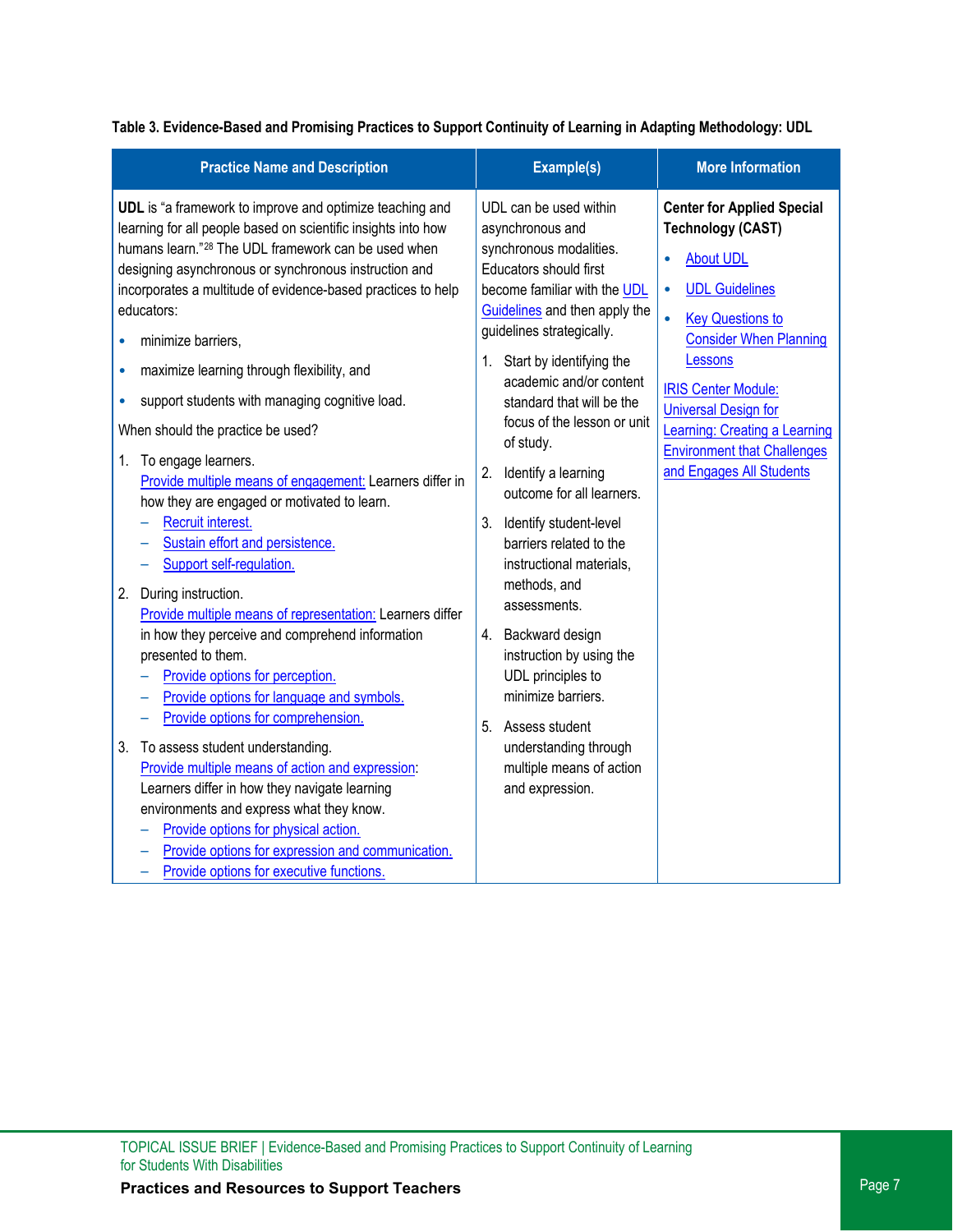| Table 4. Evidence-Based and Promising Practices to Support Continuity of Learning in Adapting Methodology: PBIS |  |
|-----------------------------------------------------------------------------------------------------------------|--|
|                                                                                                                 |  |

| <b>Practice Name and</b><br><b>Description</b>                                                                                                                                                                                                                                                                                                                                                                                                                                                                                                                                                                                                        | Example(s)                                                                                                                                                                                                                                                                                                                                                                                                                                                                                                                                                                                                                                                                                                                                                                                                                                                                                                                                                                                                                                                                                                                                                                                                                           | <b>More Information</b>                                                                                                                                                                                                                                                                                                                                                                                                                                                                                                                    |
|-------------------------------------------------------------------------------------------------------------------------------------------------------------------------------------------------------------------------------------------------------------------------------------------------------------------------------------------------------------------------------------------------------------------------------------------------------------------------------------------------------------------------------------------------------------------------------------------------------------------------------------------------------|--------------------------------------------------------------------------------------------------------------------------------------------------------------------------------------------------------------------------------------------------------------------------------------------------------------------------------------------------------------------------------------------------------------------------------------------------------------------------------------------------------------------------------------------------------------------------------------------------------------------------------------------------------------------------------------------------------------------------------------------------------------------------------------------------------------------------------------------------------------------------------------------------------------------------------------------------------------------------------------------------------------------------------------------------------------------------------------------------------------------------------------------------------------------------------------------------------------------------------------|--------------------------------------------------------------------------------------------------------------------------------------------------------------------------------------------------------------------------------------------------------------------------------------------------------------------------------------------------------------------------------------------------------------------------------------------------------------------------------------------------------------------------------------------|
| PBIS helps students build<br>social, emotional, and<br>behavioral skills and reduce<br>problem behaviors. <sup>29</sup><br>Effective classroom<br>instruction is best delivered<br>when students know what to<br>expect and are positively<br>rewarded for demonstrating<br>the appropriate, expected<br>behaviors. PBIS strategies<br>can be used across<br>asynchronous and<br>synchronous modalities to<br>teach and to reinforce virtual<br>and online behaviors:<br>Upon logging in<br>$\bullet$<br>During instruction<br>$\bullet$<br>When submitting<br>$\bullet$<br>assignments<br>When communicating<br>$\bullet$<br>with teachers and peers | Identify expectations for virtual and online behaviors.<br>$\bullet$<br>Create a behavior teaching matrix for remote<br>instruction.<br>Teach and model expectations for virtual and online<br>behaviors<br>Asynchronous: Create a separate learning module<br>focused solely on expected virtual and online<br>behaviors.<br>Synchronous: Follow an explicit instruction model of<br>delivery to ensure student understanding.<br>Develop visual cues to remind students of expectations<br>during instruction.<br>Asynchronous: Images or icons for various portions of<br>an online, self-paced module to act as cues (e.g.,<br>notebook icon for a note-taking assignment, video<br>camera to indicate that the student needs to create a<br>video to submit).<br>Synchronous: Images with a camera to remind<br>students to turn on cameras, face with finger in front<br>of mouth to remind students to mute.<br>Acknowledge appropriate virtual and online behaviors.<br>Asynchronous or synchronous: Implement a token<br>economy with rewards that can be accessed online<br>and/or mailed to students.<br>Synchronous: Use group contingencies.<br>Correct errors.<br>Use a private chat to provide individual correction. | <b>PBIS foundations</b><br><b>Creating a PBIS Behavior</b><br><b>Teaching Matrix for</b><br><b>Remote Instruction</b><br><b>National Center on</b><br>$\bullet$<br>Intensive Intervention:<br><b>Reinforcement Strategies</b><br><b>National Center on</b><br>$\bullet$<br>Intensive Intervention:<br><b>Antecedent Modification</b><br><b>Strategies</b><br>Group contingency<br>resources<br>Participating in<br>$\bullet$<br><b>Classroom Conversations</b><br>The "You-Me" Game<br>$\bullet$<br><b>Yes/No Learning Skills</b><br>Chart |
|                                                                                                                                                                                                                                                                                                                                                                                                                                                                                                                                                                                                                                                       |                                                                                                                                                                                                                                                                                                                                                                                                                                                                                                                                                                                                                                                                                                                                                                                                                                                                                                                                                                                                                                                                                                                                                                                                                                      |                                                                                                                                                                                                                                                                                                                                                                                                                                                                                                                                            |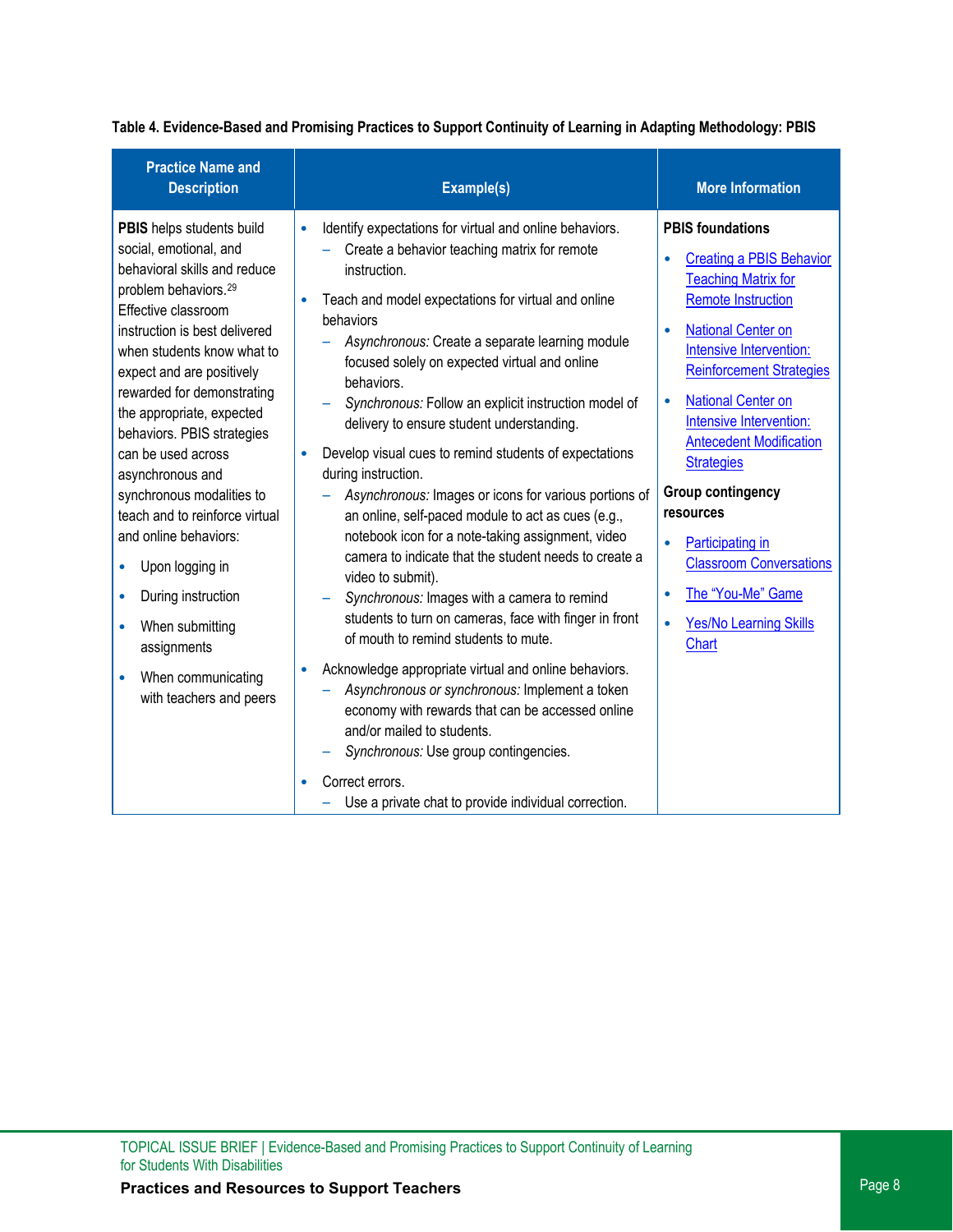#### **Table 5. Evidence-Based and Promising Practices to Support Continuity of Learning in Adapting Delivery of Instruction: Virtual Explicit Instruction**

| <b>Practice Name and</b><br><b>Description</b>                                                                                                                                                                                                                                                                                                                                                                                                                                                                                                                                                                                                                                                     | Example(s)                                                                                                                                                                                                                                                                                                                                                                                                                                                                                                                                                                                                                                                                                                                                                                                                                                                                                                                                                                                                                                             | <b>More Information</b>                                                                                                                                                                                                                                                                                                                                                                                                                                                                                                            |
|----------------------------------------------------------------------------------------------------------------------------------------------------------------------------------------------------------------------------------------------------------------------------------------------------------------------------------------------------------------------------------------------------------------------------------------------------------------------------------------------------------------------------------------------------------------------------------------------------------------------------------------------------------------------------------------------------|--------------------------------------------------------------------------------------------------------------------------------------------------------------------------------------------------------------------------------------------------------------------------------------------------------------------------------------------------------------------------------------------------------------------------------------------------------------------------------------------------------------------------------------------------------------------------------------------------------------------------------------------------------------------------------------------------------------------------------------------------------------------------------------------------------------------------------------------------------------------------------------------------------------------------------------------------------------------------------------------------------------------------------------------------------|------------------------------------------------------------------------------------------------------------------------------------------------------------------------------------------------------------------------------------------------------------------------------------------------------------------------------------------------------------------------------------------------------------------------------------------------------------------------------------------------------------------------------------|
| Virtual explicit instruction is<br>"systematic, direct, engaging,<br>and success oriented" <sup>30</sup> that<br>follows an "I do," "we do,"<br>"you do" sequence. <sup>e</sup> Explicit<br>instruction should be<br>prioritized for SWDs to ensure<br>they master content in the<br>virtual environment. Research<br>shows it to be most impactful<br>in the following situations:<br>Students have limited or<br>no background<br>knowledge.<br>Students are still learning<br>a new skill but have not<br>yet mastered the skill.<br>Teachers are presenting<br>new content or<br>information to students.<br>Students have<br>$\bullet$<br>experienced past difficulty<br>with a taught skill. | Open the lesson by gaining students' attention. <sup>f</sup><br>1.<br>2.<br>Deliver content.<br>Identify critical content that is most important for<br>students to learn.<br>3.<br>Design instruction.<br>Lessons should be organized and focused.<br>Begin with the goal <sup>g</sup> .<br>Review prior skills and knowledge <sup>h</sup> .<br>Deliver instruction.<br>4.<br>Instruct using an "I do," "we do," "you do" sequence.<br>Model for students how to do something step-by-<br>$\mathcal{P}$<br>step ("I do").<br>Incorporate more frequent responses and monitor<br>$\mathcal{V}$<br>student responses ("We do").<br>Deliver affirmative or corrective feedback<br>$\mathbf{v}$<br>immediately ("You do").<br>Maintain a brisk pace.<br>5 <sub>1</sub><br>Close the lesson.<br>Review critical content.<br>Preview the content for the next lesson.<br>Assign independent practice.<br>6.<br>Provide practice opportunities.<br>Assign independent practice and monitor student<br>progress to determine whether additional instructional | <b>Explicit Instruction Website</b><br><b>Explicit Instruction Online:</b><br><b>Recorded Webinar with Anita</b><br><b>Archer</b><br><b>Intensive Intervention Course</b><br><b>Content: Features of Explicit</b><br>Instruction<br><b>Literacy Strategies to Support</b><br>Intensifying Interventions and<br><b>User Guide for Sample</b><br><b>Reading Lessons</b><br><b>Mathematics Strategies to</b><br><b>Support Intensifying</b><br>Interventions<br><b>Principles for Designing</b><br><b>Intervention in Mathematics</b> |
|                                                                                                                                                                                                                                                                                                                                                                                                                                                                                                                                                                                                                                                                                                    | opportunities are needed.                                                                                                                                                                                                                                                                                                                                                                                                                                                                                                                                                                                                                                                                                                                                                                                                                                                                                                                                                                                                                              |                                                                                                                                                                                                                                                                                                                                                                                                                                                                                                                                    |

<span id="page-8-0"></span>e "I do" refers to the delivery of step-by-step instructions, likely with modeling. "We do" is when we provide students with guided practice. "I do" is the final phase of the explicit instruction sequence in which a teacher checks first for understanding and then has the student complete independent practice.

<span id="page-8-1"></span>f Consider the UDL guidelines and the examples fo[r Recruiting Interest,](http://udlguidelines.cast.org/engagement/recruiting-interest) which falls under the UDL principle of providing multiple means of engagement.

<span id="page-8-2"></span><sup>&</sup>lt;sup>g</sup> The goal could be for a larger unit with success criteria broken down at the lesson level (e.g., The unit goal is to write an equivalent fraction, decimal, or percent. The success criteria along the way may include writing decimals as fractions, fractions as decimals, decimals as fractions and mixed numbers).

<span id="page-8-3"></span>h Content scaffolds can also be used to activate students' prior knowledge.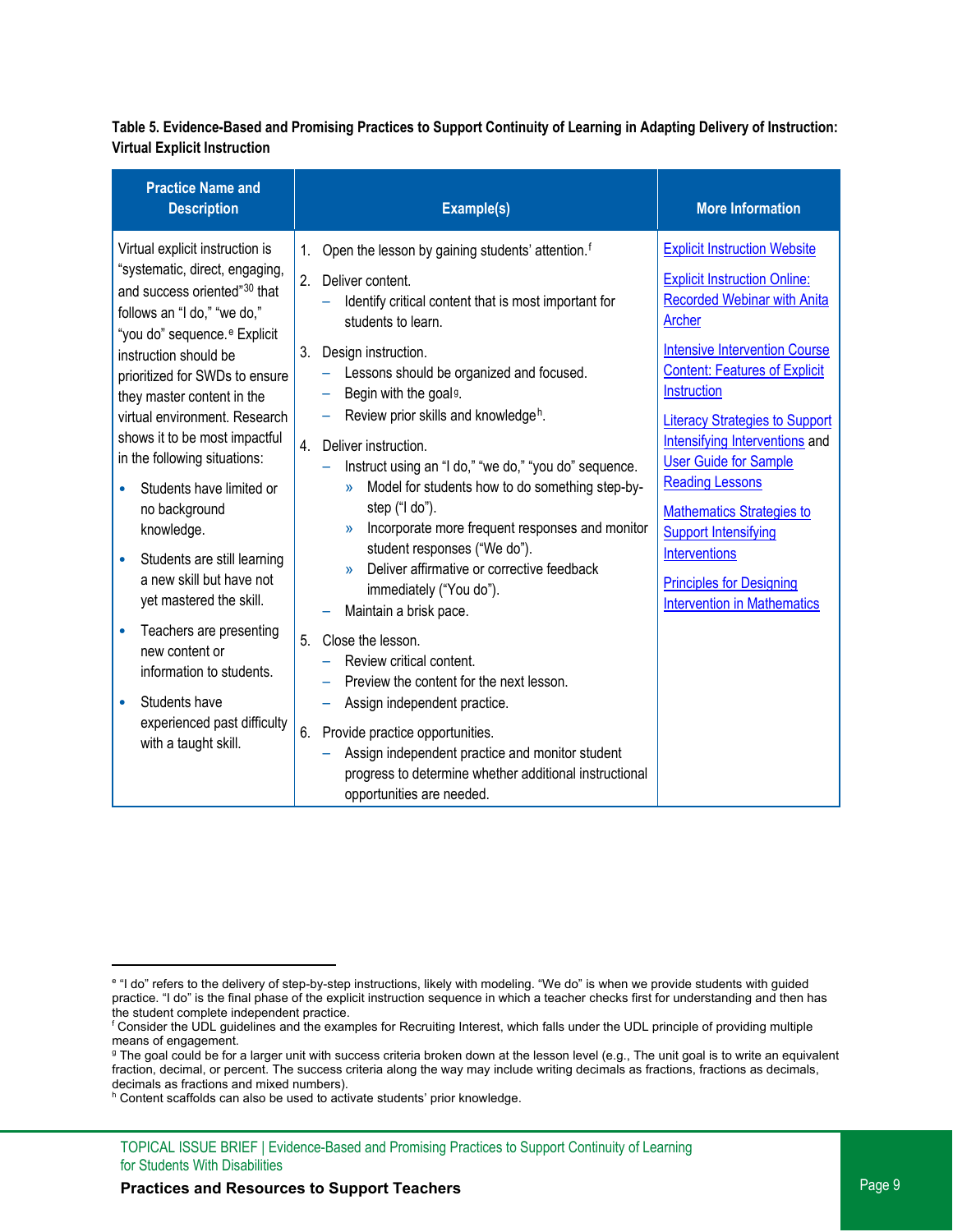**Table 6. Evidence-Based and Promising Practices to Support Continuity of Learning in Adapting Delivery: Self-Regulation** 

| <b>Practice Name and</b><br><b>Description</b>                                                                                                                                                                                                                                                                                                                                                                                                                                                                                                                                                                                                                                                                                              | Example(s)                                                                                                                                                                                                                                                                                                                                                                                                                                                                                                                                                                                                                                                                                                                                                                                                                                                                                                                                                                                                                                                                                 | <b>More Information</b>                                                                                                                                                                                                                                                                  |
|---------------------------------------------------------------------------------------------------------------------------------------------------------------------------------------------------------------------------------------------------------------------------------------------------------------------------------------------------------------------------------------------------------------------------------------------------------------------------------------------------------------------------------------------------------------------------------------------------------------------------------------------------------------------------------------------------------------------------------------------|--------------------------------------------------------------------------------------------------------------------------------------------------------------------------------------------------------------------------------------------------------------------------------------------------------------------------------------------------------------------------------------------------------------------------------------------------------------------------------------------------------------------------------------------------------------------------------------------------------------------------------------------------------------------------------------------------------------------------------------------------------------------------------------------------------------------------------------------------------------------------------------------------------------------------------------------------------------------------------------------------------------------------------------------------------------------------------------------|------------------------------------------------------------------------------------------------------------------------------------------------------------------------------------------------------------------------------------------------------------------------------------------|
| Self-regulation is a common<br>challenge for students with<br>disabilities. Self-regulation<br>skills include habits such as<br>organization and on-task<br>behavior. <sup>31</sup> Self-regulated<br>learning activities encourage<br>self-reflection and goal setting<br>and can be incorporated into<br>other instructional<br>approaches, including explicit<br>instruction-and across<br>asynchronous and<br>synchronous modalities.<br>Offering students devices,<br>aids, or charts to assist them<br>in learning to collect, chart,<br>and display information about<br>their behaviors (including<br>focusing on tasks, positive<br>self-talk, achieving goals) can<br>help students develop<br>independence in their<br>learning. | Provide prompts, reminders, guides, rubrics, and checklists<br>that focus on:<br>self-regulatory skills like reducing the frequency of<br>outbursts due to frustration, and<br>increasing the length of on-task behaviors when<br>$\bullet$<br>distractions are likely.<br>Provide adult and/or peer coaches that can model appropriate<br>online behaviors.<br>Hold synchronous small-group sessions focused on<br>$\bullet$<br>modeling and invite peers to join.<br>Hold peers accountable through e-mails, calls, or chat<br>box.<br>Provide differentiated models, scaffolds, and feedback for the<br>following skills:<br>$\bullet$<br>Managing frustration<br>Seeking external emotional support<br>$\bullet$<br>Developing internal controls and coping skills<br>$\bullet$<br>Appropriately handling subject- or content-specific<br>$\bullet$<br>phobias and judgments of "natural" aptitude (e.g., "How<br>can I improve on the areas I am struggling in?" rather than<br>"I am not good at math")<br>Using real-life situations or simulations to demonstrate<br>coping skills | <b>CAST UDL Guidelines:</b><br><b>Provide Options for Self-</b><br><b>Regulation</b><br><b>IRIS Center Module: Helping</b><br><b>Students Become</b><br><b>Independent Learners</b><br><b>National Center on Intensive</b><br><b>Intervention: Self-</b><br><b>Management Strategies</b> |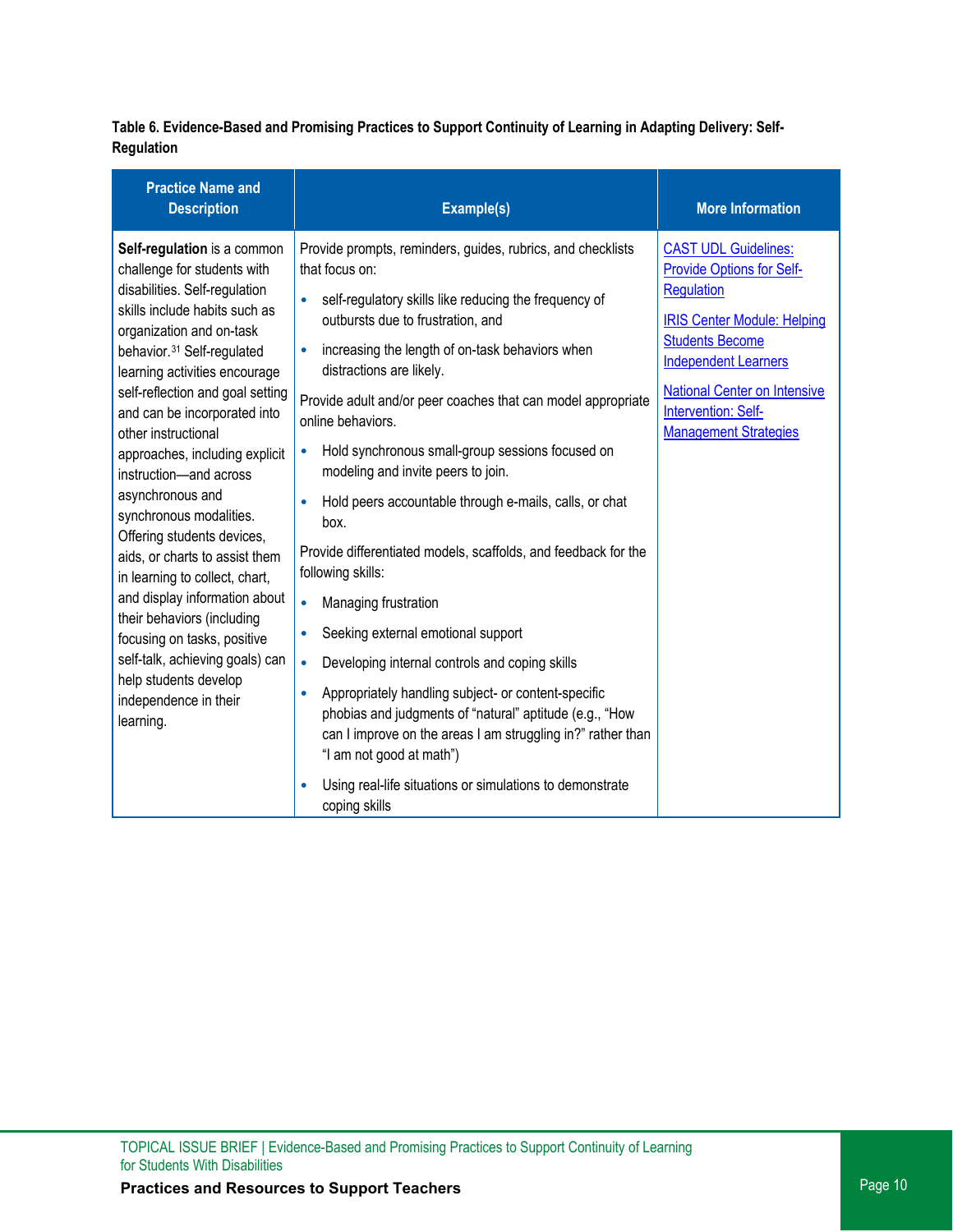### *Examples in Action*

#### **Heather Goodwin, Digital Learning Expert, Accreditation Lead Evaluator, and Special Education Specialist**

Heather Goodwin has worked in the field of distance learning for over a decade. She encourages educators to leverage synchronous modalities to deliver SDI.

*"Providing specially designed instruction can be done through a digital learning environment. Accessing video conferencing and various software applications (free or purchased by the local education agency [LEA]) allows teachers to adapt content, methods, and instructional delivery to address the unique needs of students. Many schools and teachers are using digitized curriculum solely. This alone does not allow for individualization nor does it meet the definition of specialized instruction. Instead, they need to ensure that live instructional components are available to provide special education service—that's the best way to best replicate brick and mortar, evidence-based practices."*

#### **Tabitha Pacheco, Former Virtual Special Education Teacher for Students With Severe/Profound Disabilities**

In the virtual environment, there are many ways for educators to create similarity to traditional school settings. Below is an encouraging tip and examples from Tabitha Pacheco, a former virtual teacher of students with severe/profound disabilities.

*"Don't let the virtual environment limit you—if you could do it in your brick-and-mortar classroom, you can do it in your virtual class; create class jobs, schedules, reward systems, build a classroom community."* 

#### *Classroom Jobs*

- Chat box greeter
- Attendance monitor
- Clearing whiteboards (if a platform offers this feature)

#### *Reward Systems*

• Create an online "bank account" system to provide rewards through an online token economy.

#### *Peer Interaction*

Develop a peer mentoring system between students.

#### *Data Collection*

- Digitize your data collection methods.
- Record feedback to students and document student changes to submitted work samples over time.
- Utilize Google spreadsheets to monitor student actions (e.g., Did they attend a live session? Did they submit work samples?).
- Use OneNote, e-mail threads, or another digital note-taking system for anecdotal recording.

### **Practices and Resources to Support Teachers Properties Access 20 August 20 August 20 August 20 August 20 August 20 August 20 August 20 August 20 August 20 August 20 August 20 August 20 August 20 August 20 August 20 Augu**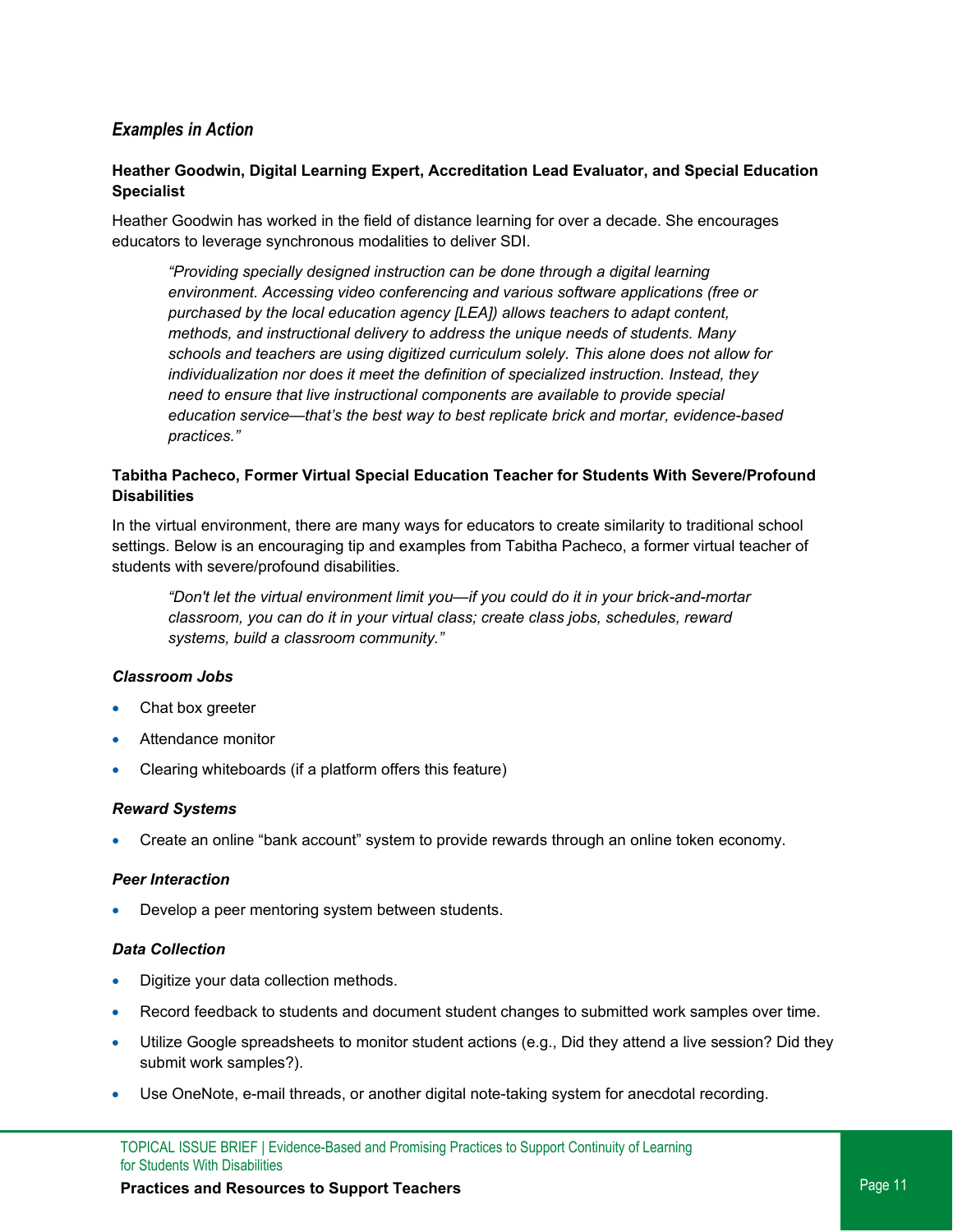### **Practices for Early Childhood Practitioners**

Although enrollment in traditional public schools is somewhat consistent across the grade levels from Kindergarten to 12th grade, enrollment trends vary significantly in virtual schools. Fewer students are enrolled in virtual schools in grades K–6 and more students are enrolled in grades 7–12.<sup>[32](#page-22-2)</sup> Thus, the research has focused more on the experiences of students in middle and/or high school virtual settings than early childhood or elementary. Young children have different learning styles, needs, capacities, interests, and backgrounds. By recognizing these differences and using instructional approaches that are appropriate for each child, teachers and staff can help all children learn.<sup>[33](#page-22-3)</sup> In a high-quality program, teachers engage children with learning strategies that are developmentally appropriate and use an appropriate curriculum to structure the learning experience.<sup>[34](#page-22-4)</sup>

### *Developmentally Appropriate Practice*

According to the National Association of the Education of Young Children, developmentally appropriate practice requires both meeting children where they are—which means that teachers must get to know them well—and enabling them to reach goals that are both challenging and achievable.<sup>[35](#page-22-5)</sup> The overall goal of developmentally appropriate practice is to positively support early childhood education by incorporating knowledge about individual children and child development principles, along with knowledge of effective early learning practices and social and cultural appropriateness.

There is no "one-size-fits-all" approach to raising and teaching children. Each child comes with a unique set of experiences, abilities, needs, and backgrounds. Educating young children (ages 2–5) has its own unique challenges and opportunities, as young children learn and grow rapidly, both socially and emotionally.[36](#page-22-6) Young children develop skills and coordination at different paces. As teachers move to online teaching, being aware of each child's specific needs and where they are developmentally can help them adjust their expectations and daily activities**.** To respond to the closing of schools and early care and education centers due to COVID-19 pandemic, many resources have emerged for virtual learning. However, for younger children, it may be more beneficial to find resources and activities online to share with parents or caregivers to use with their children.

The practices that follow align with the U.S. Department of Education, Institute of Education Sciences outcome categories for children's school readiness:

- 1. cognitive and communication competencies associated with school readiness (language, literacy, math, cognition, reasoning, and problem solving);
- 2. social-emotional development and behavior (social relationships, self-concept, self-regulation, cooperation, engagement and persistence, initiative, and curiosity); and
- 3. physical well-being and motor development (physical health, gross and fine motor skills, and functional abilities). [37](#page-22-7)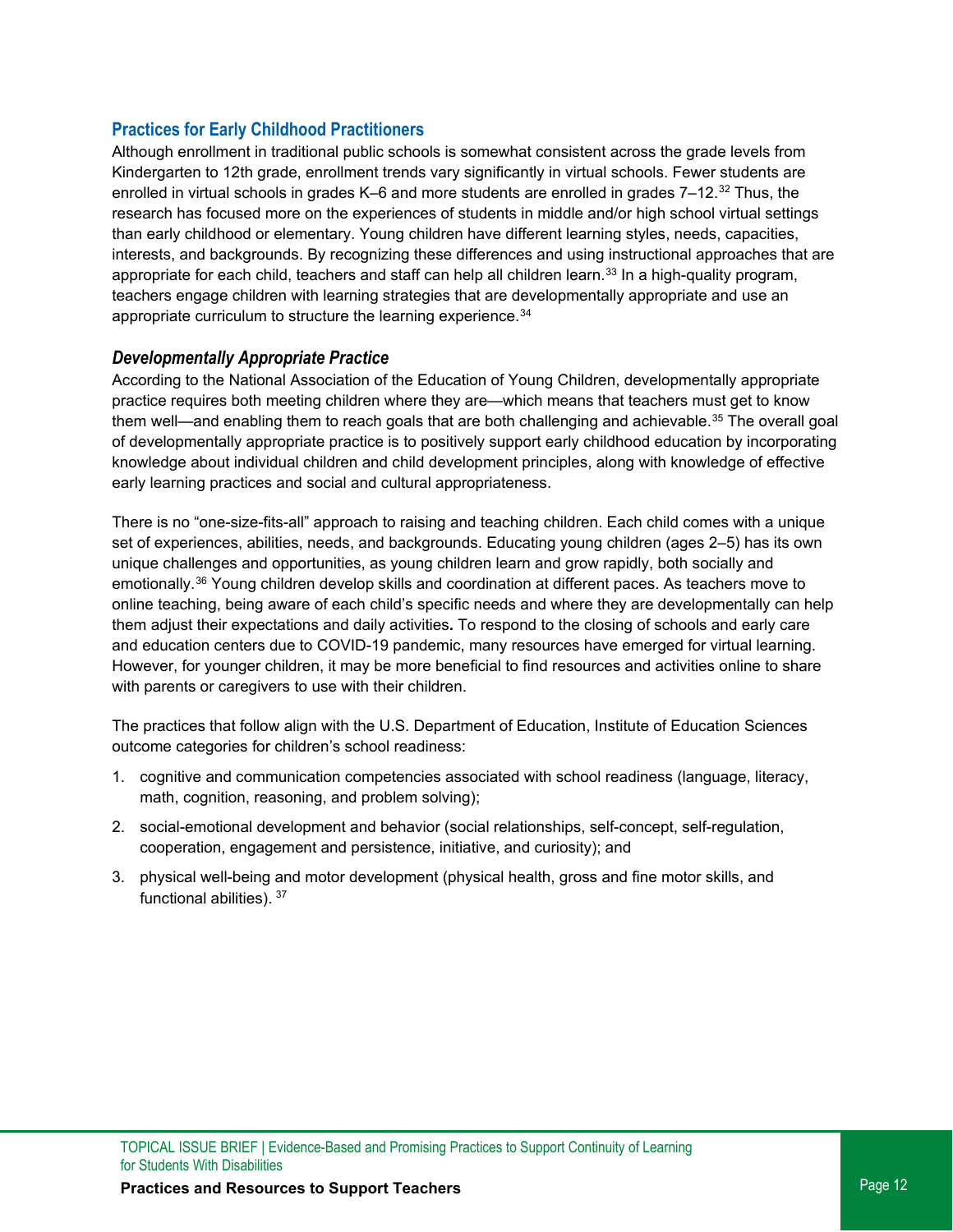**Table 7. Evidence-Based and Promising Practices to Support Continuity of Learning for Early Childhood Providers**

| <b>Practice</b>                                                                                                                                                                                                                                                                                                                                                                                                                                                                                                                                                                                                                                                                                        | Example(s)                                                                                                                                                                                                                                                                                                                                                                                                                                                                                                                                                                                                                                                                                                                                                                                                                                                                              | <b>More Information</b>                                                                                                                                                 |
|--------------------------------------------------------------------------------------------------------------------------------------------------------------------------------------------------------------------------------------------------------------------------------------------------------------------------------------------------------------------------------------------------------------------------------------------------------------------------------------------------------------------------------------------------------------------------------------------------------------------------------------------------------------------------------------------------------|-----------------------------------------------------------------------------------------------------------------------------------------------------------------------------------------------------------------------------------------------------------------------------------------------------------------------------------------------------------------------------------------------------------------------------------------------------------------------------------------------------------------------------------------------------------------------------------------------------------------------------------------------------------------------------------------------------------------------------------------------------------------------------------------------------------------------------------------------------------------------------------------|-------------------------------------------------------------------------------------------------------------------------------------------------------------------------|
| Early language and literacy:<br>Provide multiple ways for<br>young children to engage with<br>words and texts (a) to<br>promote early reading skills,<br>such as interpreting pictures<br>and symbols, letter<br>recognition, sound<br>knowledge, vocabulary, and<br>sight word recognition. 38, 39<br>This will help prepare them<br>for stronger reading skills as<br>they get older, 40, 41 such as<br>developing skills for decoding,<br>oral reading fluency, reading<br>comprehension, writing, and<br>spelling. <sup>42</sup> Preliteracy<br>practices are especially<br>important for children who are<br>most at risk for reading delays<br>due to poverty and<br>disabilities. <sup>43</sup> | Provide suggestions to parents or caregivers sheltering with<br>the child for the children to see, hear, and explore throughout<br>the day to build early literacy skills. Remind them that children<br>think differently than adults, so taking time to answer their<br>questions is important. Help them recall that children,<br>including those with special needs, tire easily, so try to keep<br>their interest but do not push too hard. <sup>44</sup><br>Record yourself reading. Consider pausing and turning the<br>illustrations toward the camera. Remember to hold the<br>illustration steady for a few seconds longer than you might<br>when engaging a child face-to-face.<br>Use electronic books (or e-story books) to share engaging<br>stories virtually.<br>Promote limited use of high-quality literacy apps and games<br>on tablets and other electronic devices. | <b>Accessible Games From</b><br>PEEP and the Big Wide<br>World<br><b>Khan Academy Kids</b><br><b>Reading Rockets</b><br><b>Story Mentors</b><br><b>Storyline Online</b> |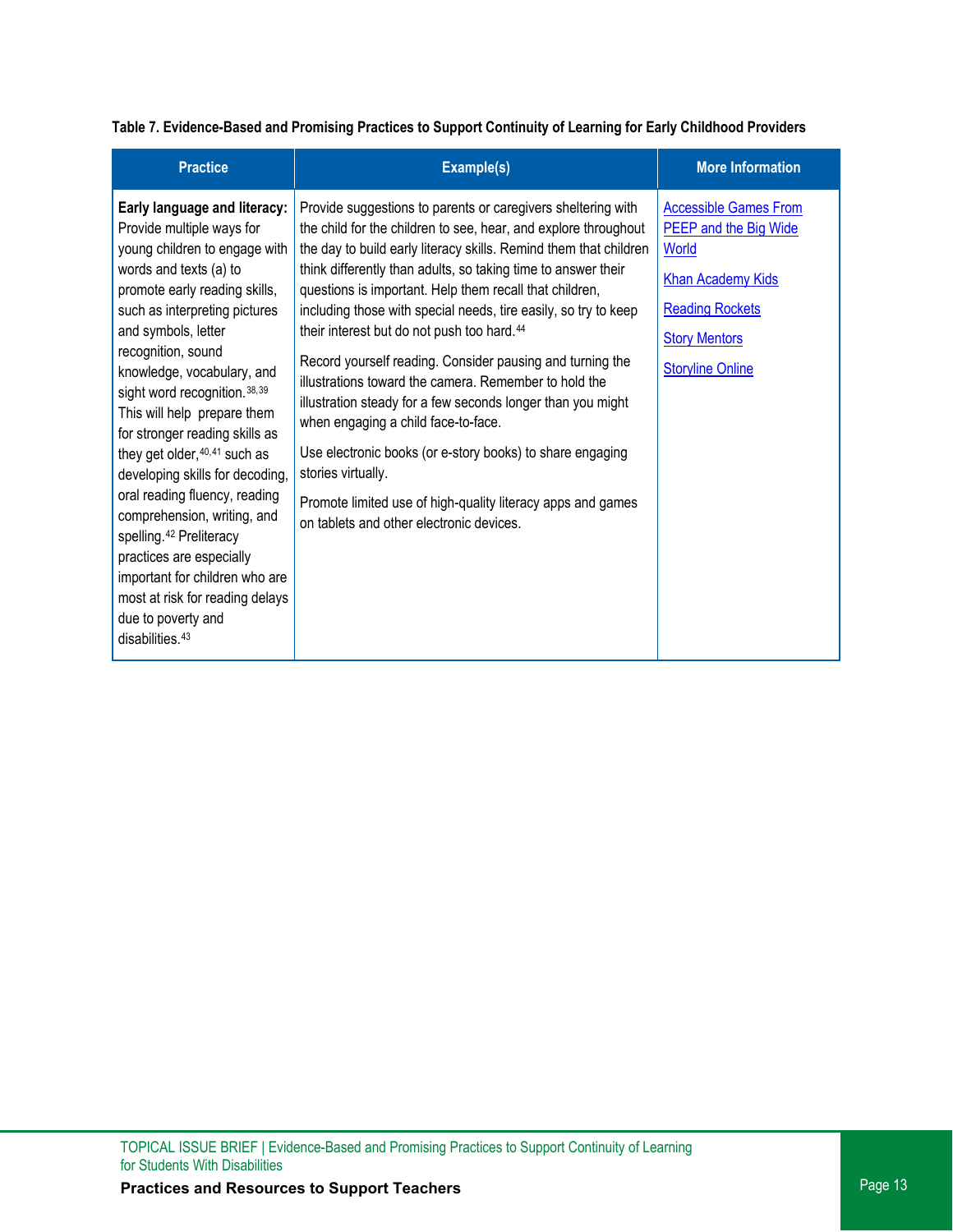| <b>Practice</b>                                                                                                                                                                                                                                                                                                                                                                                                        | Example(s)                                                                                                                                                                                                                                                                                                                                                                                                                                                                                                                                                                                                                                                                                                                                                                                                                                                                                                                                                                                                                                                                                                                                                                                                                                                                                                                                                                                                                             | <b>More Information</b>                                                                                                                                                                   |
|------------------------------------------------------------------------------------------------------------------------------------------------------------------------------------------------------------------------------------------------------------------------------------------------------------------------------------------------------------------------------------------------------------------------|----------------------------------------------------------------------------------------------------------------------------------------------------------------------------------------------------------------------------------------------------------------------------------------------------------------------------------------------------------------------------------------------------------------------------------------------------------------------------------------------------------------------------------------------------------------------------------------------------------------------------------------------------------------------------------------------------------------------------------------------------------------------------------------------------------------------------------------------------------------------------------------------------------------------------------------------------------------------------------------------------------------------------------------------------------------------------------------------------------------------------------------------------------------------------------------------------------------------------------------------------------------------------------------------------------------------------------------------------------------------------------------------------------------------------------------|-------------------------------------------------------------------------------------------------------------------------------------------------------------------------------------------|
| Early numeracy/early<br>childhood mathematics:<br>Help children learn to<br>understand their world in<br>terms of numbers and<br>shapes, and begin to connect<br>ideas and think logically. <sup>45</sup><br>Build an early understanding<br>of math skills, such as<br>understanding quantities,<br>counting, and matching and<br>sorting objects <sup>46</sup> through<br>everyday routines and<br>activities. 47,48 | Provide suggestions to parents or caregivers sheltering with<br>the child for children to see, hear, and explore throughout the<br>day to build early math skills. Remind them that children think<br>differently than adults, so taking time to answer their<br>questions is important. Help them recall that children,<br>including those with special needs, tire easily, so try to keep<br>their interest but do not push too hard. <sup>49</sup><br>On a video or through a virtual platform, conduct age-<br>appropriate premath activities, such as the following:<br>Play with shape sorters: Count the number of sides, talk<br>$\bullet$<br>about the shape, and describe the colors.<br>Gather together objects, such as toys or pebbles; show<br>$\bullet$<br>them on the screen; and then count and sort them based<br>on size, color, or shape. Or, point out the different sizes of<br>the objects, and compare them with pictures of larger<br>objects (i.e., ranging from small toys to cars and trucks to<br>people big and small). Read children's books that rhyme,<br>repeat, or have numbers in them.<br>Show images of numbers with the child and practice<br>۰<br>counting together.<br>Read stories that have number problems and stories.<br>In the course of virtual conversations with children, to build<br>reasoning skills, ask the children questions and give them<br>time to think about the answer. | <b>Teaching Math to Young</b><br><b>Children</b><br>Early Childhood: Where<br><b>Learning Begins-</b><br><b>Mathematics</b><br><b>Help Your Child Develop</b><br><b>Early Math Skills</b> |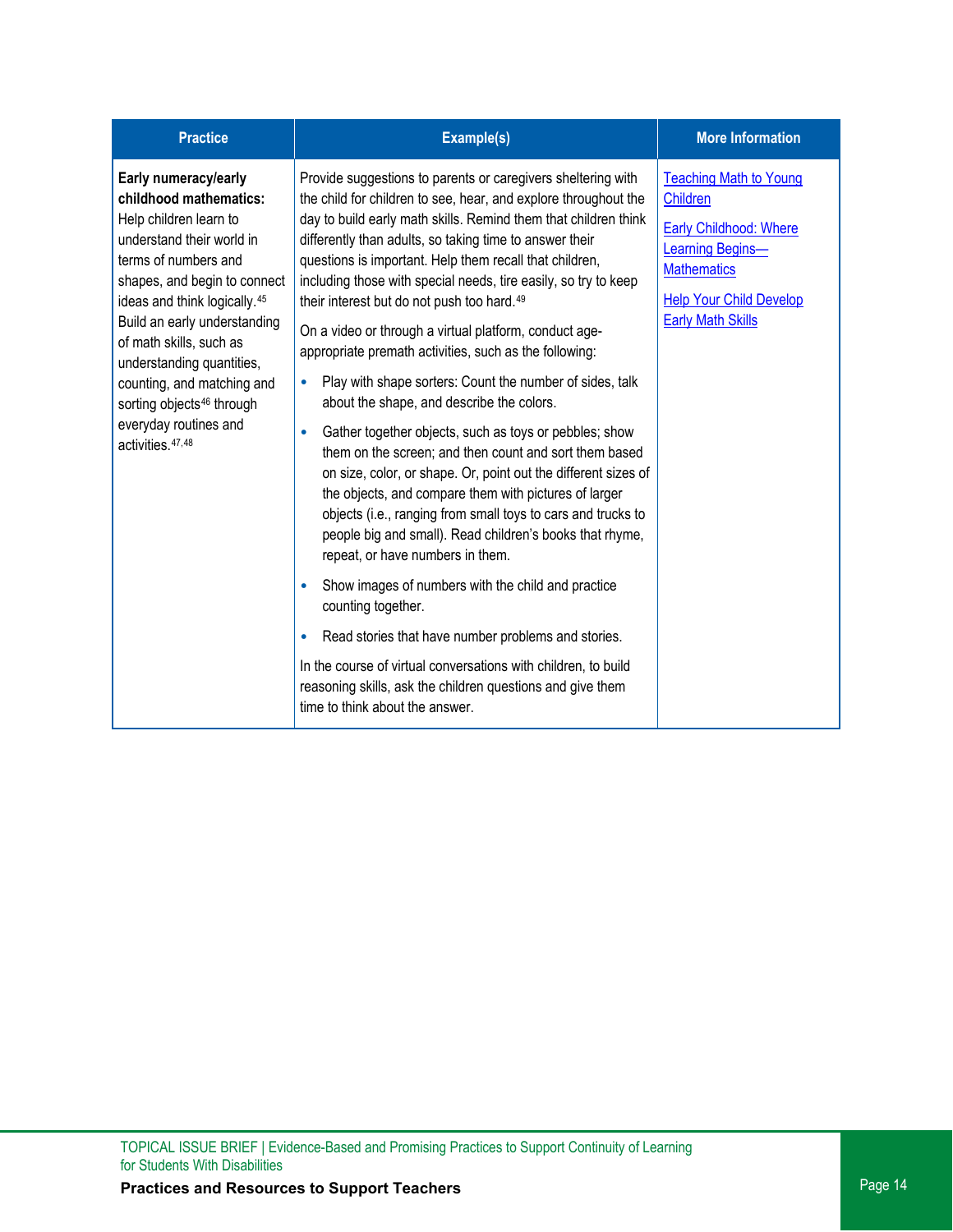| <b>Practice</b>                                                                                                                                                                                                                                                                                                                  | Example(s)                                                                                                                                                                                                                                                                                                                                                                                                                                                                                                                                                                                                                                                                                                                                                                                                                                                                                                                                                                                                                                                                                             | <b>More Information</b>                                                                                                                                                                                                                                                                                                                                                                                                                                  |
|----------------------------------------------------------------------------------------------------------------------------------------------------------------------------------------------------------------------------------------------------------------------------------------------------------------------------------|--------------------------------------------------------------------------------------------------------------------------------------------------------------------------------------------------------------------------------------------------------------------------------------------------------------------------------------------------------------------------------------------------------------------------------------------------------------------------------------------------------------------------------------------------------------------------------------------------------------------------------------------------------------------------------------------------------------------------------------------------------------------------------------------------------------------------------------------------------------------------------------------------------------------------------------------------------------------------------------------------------------------------------------------------------------------------------------------------------|----------------------------------------------------------------------------------------------------------------------------------------------------------------------------------------------------------------------------------------------------------------------------------------------------------------------------------------------------------------------------------------------------------------------------------------------------------|
| Social relationships,<br>interaction, and<br>cooperation: Help young<br>children develop socially by<br>taking turns, playing together,<br>helping friends and family,<br>communicating about<br>emotions, and learning to<br>cooperate with others. <sup>50</sup>                                                               | Provide the following guidelines to parents or caregivers<br>sheltering with the young child:<br>Provide age-appropriate toys and books so toddlers and<br>$\bullet$<br>preschoolers can explore their environment safely and<br>independently. <sup>51</sup><br>Offer children choices throughout the day, such as<br>$\bullet$<br>choosing toys, books, snacks, or activities. This allows<br>children to feel engaged and in control. Teach children to<br>share and take turns throughout the day.<br>Be aware of how much stimulation is comfortable for your<br>$\bullet$<br>child. Some children may need more play, stimulation, or<br>attention, so figuring out the right balance can help keep<br>children interested and engaged.<br>When engaging virtually with a young child, identify and talk<br>about emotions to help young children understand their own<br>and others' feelings. You can play games where stuffed<br>animals are fighting or practice how to share. Pretend play<br>and reading stories can provide opportunities to discuss<br>feelings and teach social skills. | <b>Accessible Games From</b><br><b>PEEP and the Big Wide</b><br><b>World</b><br><b>Building Social Skills in</b><br><b>Young Children</b><br><b>Fostering Healthy Social &amp;</b><br><b>Emotional Development in</b><br>Young Children: Tips for Early<br><b>Childhood Teachers and</b><br>Providers, from the U.S.<br><b>Department of Education</b><br><b>Incredible Years: Strategies</b><br>to Build Social Interaction<br><b>The Pyramid Model</b> |
| Emotional awareness: Help<br>young children learn to<br>understand their feelings and<br>actions and those of other<br>people, and how these<br>feelings and actions affect<br>themselves and others.<br>Research has suggested a<br>positive association between<br>social and emotional skills<br>and academic outcomes. 52,53 | When communicating with the young child virtually:<br>Encourage them to understand their feelings, which is the<br>$\bullet$<br>first step in managing them.<br>Give choices where possible, as children who take more<br>۰<br>responsibility for the outcome will feel more in control and<br>able to cope.<br>Hold up pictures of faces that show emotions to teach<br>$\bullet$<br>children the names of feelings such as happy, sad, and<br>angry.<br>When reading a story, ask children to imagine if they are<br>$\bullet$<br>one of the characters and then ask them about what they<br>are feeling and why.<br>Model or point families to online platforms that promote self-<br>soothing strategies such as mindfulness by taking deep<br>breaths to relax.                                                                                                                                                                                                                                                                                                                                   | <b>Collaborative for Academic,</b><br>Social, and Emotional<br>Learning (CASEL)<br><b>First Feelings: The</b><br>Foundation of Healthy<br><b>Development, Starting From</b><br><b>Birth</b><br><b>Fostering Healthy Social and</b><br><b>Emotional Development in</b><br><b>Young Children: Tips for</b><br>Families, from the U.S.<br><b>Department of Education</b><br><b>Talking to Children About</b><br>Coronavirus (COVID19)                       |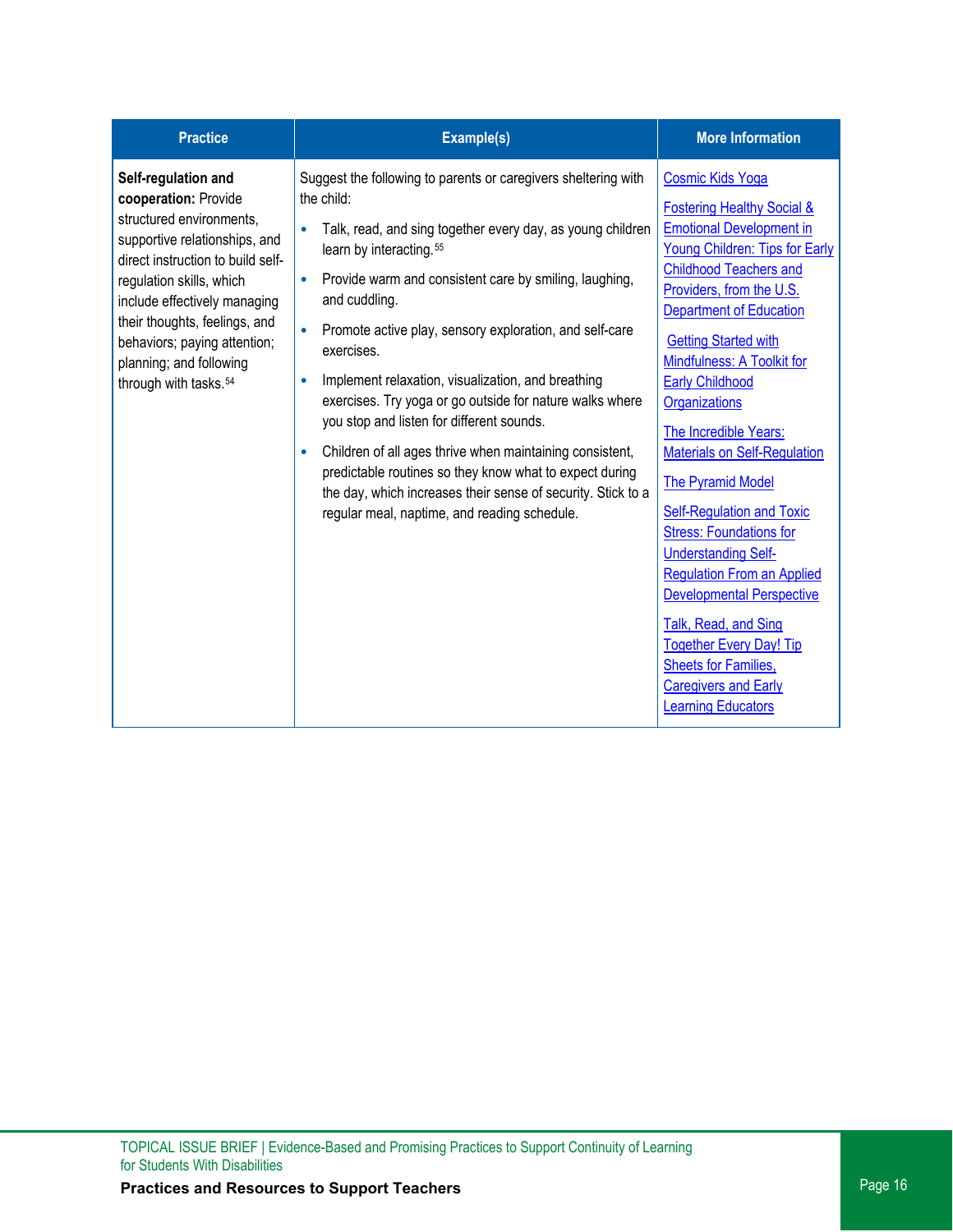| <b>Practice</b>                                                                                                                                                                                                                                                                                                                                                                                                                                                                                                                                                                                                          | Example(s)                                                                                                                                                                                                                                                                                                                                                                                                                                                                                                                                                                                                                                                                                                             | <b>More Information</b>                                                                                                                                                                                                                                                                                                                                                                   |
|--------------------------------------------------------------------------------------------------------------------------------------------------------------------------------------------------------------------------------------------------------------------------------------------------------------------------------------------------------------------------------------------------------------------------------------------------------------------------------------------------------------------------------------------------------------------------------------------------------------------------|------------------------------------------------------------------------------------------------------------------------------------------------------------------------------------------------------------------------------------------------------------------------------------------------------------------------------------------------------------------------------------------------------------------------------------------------------------------------------------------------------------------------------------------------------------------------------------------------------------------------------------------------------------------------------------------------------------------------|-------------------------------------------------------------------------------------------------------------------------------------------------------------------------------------------------------------------------------------------------------------------------------------------------------------------------------------------------------------------------------------------|
| Motor skill development<br>and functional abilities:<br>Support development of<br>physical, gross and fine motor<br>skills, and functional abilities.<br>Fine motor skills involve the<br>movement of the smaller<br>muscle groups in hands,<br>fingers, and wrists. Gross<br>motor skills involve the larger<br>muscle groups, such as arms<br>and legs. Functional abilities<br>include self-help skills and<br>behaviors, such as dressing,<br>feeding, toileting, and<br>organizational skills. <sup>56</sup><br>Developing these skills and<br>abilities are important for a<br>child's growth and<br>independence. | Suggest the following for parents or caregivers sheltering with<br>the child:<br>Build block towers or play with plastic brick toys.<br>$\bullet$<br>Use coloring books or encourage scribbling on paper.<br>$\bullet$<br>Do arts and crafts, such as finger painting or playing with<br>clay. Use scissors to cut paper.<br>During meals, practice using a spoon and then a fork<br>$\bullet$<br>correctly.<br>Allow children to put on their jackets to learn how to use a<br>$\bullet$<br>zipper and eventually buttons.<br>Allow time for children to play, dance, run, skip, and jump.                                                                                                                            | <b>Help Your Child Build Fine</b><br><b>Motor Skills</b><br>On the Move: The Power of<br>Movement in Your Child's<br><b>First Three Years</b>                                                                                                                                                                                                                                             |
| Positive teaching: Provide<br>encouragement and set limits<br>in a gentle way to help young<br>children develop positive<br>behaviors. This approach<br>recognizes each child's<br>individual needs and<br>addresses typical challenges<br>with empathy and respect.                                                                                                                                                                                                                                                                                                                                                     | Suggest the following for parents or caregivers sheltering with<br>the child:<br>Provide age-appropriate guidelines and consistent limits<br>to a child's behavior.<br>Show interest and respond with sensitivity to a child's<br>$\bullet$<br>cues and communications.<br>Focus on a child's positive behavior and provide praise<br>$\bullet$<br>when they learn a new skill, such as sharing, taking turns,<br>or putting a toy away. If you can interact virtually with the<br>child, reinforce praise for good behavior.<br>Create a special, safe space such as a "cozy corner"<br>$\bullet$<br>where children can go when they need a break to calm<br>down and regain control of their feelings. <sup>57</sup> | <b>Fostering Healthy Social &amp;</b><br><b>Emotional Development in</b><br><b>Young Children: Tips for Early</b><br><b>Childhood Teachers and</b><br>Providers, from the U.S.<br><b>Department of Education</b><br><b>Positive Behavioral</b><br><b>Interventions and Supports</b><br>(PBIS)<br><b>Responding to the Novel</b><br>Coronavirus (COVID-19)<br><b>Outbreak Through PBIS</b> |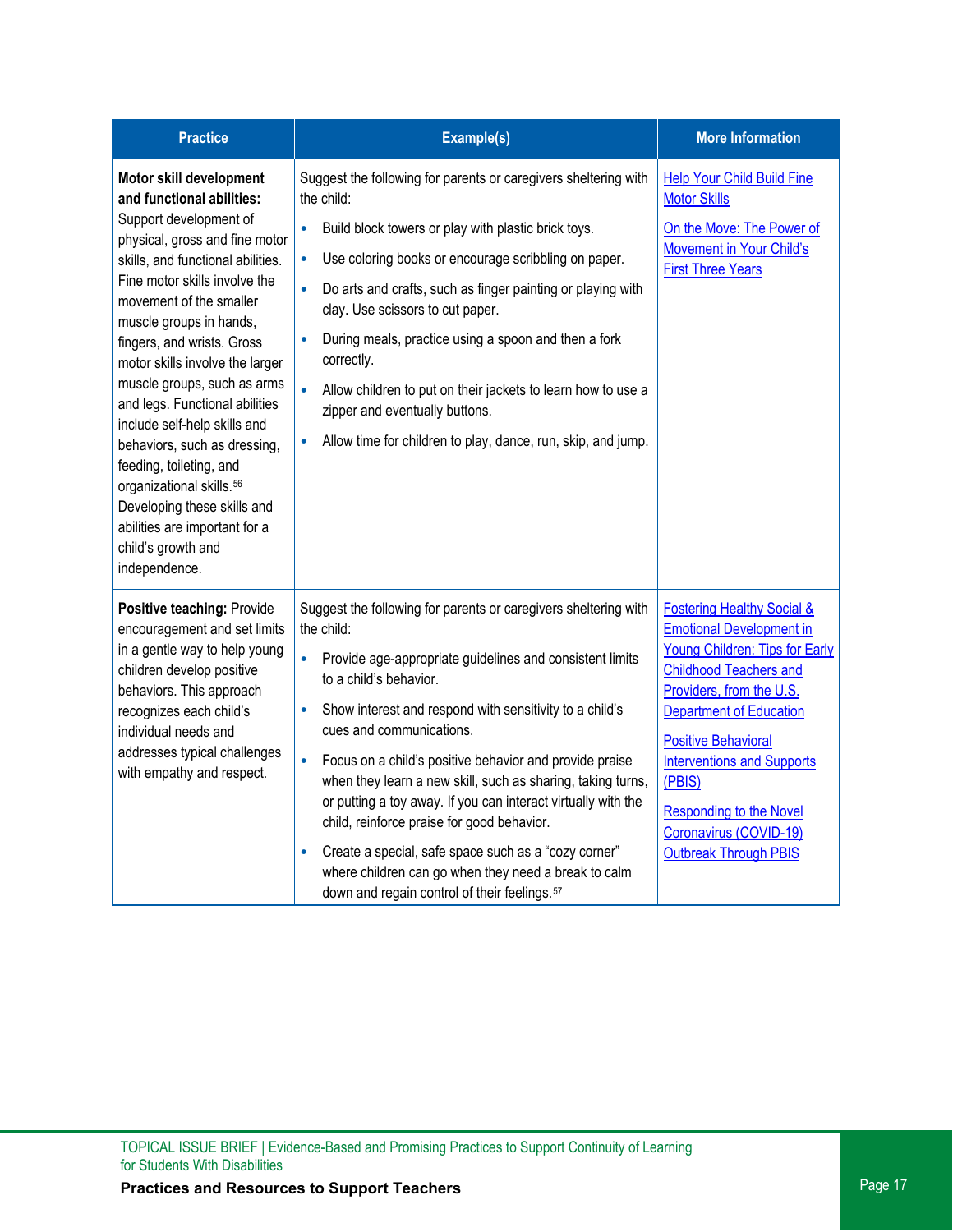### *Example in Action*

#### **Emily Hassinger, Lead Preschool Teacher for 4-Year-Olds**

Emily Hassinger and her co-teacher, Julie Sutton, have worked together in a 4-year-old preschool classroom for 6 years. One of her keys to maintaining growth in a distance environment is to continue to facilitate and encourage young children to explore, like they do in their play-based preschool classroom. They share the following tips for engaging with preschool-age children from a distance.

*"When we decided to close the preschool for the rest of the school year, we created bags of resources, including books, art supplies, and song sheets for parents to retrieve through a carpool line process (minimizing contact). We conduct our circle-time lessons each day through a video platform and send out to our parents to show their children. We sing our morning song and do our calendar update, just like we would in our classroom. We also walk through the day's experiment, telling families how they can recreate them at home. We have also recorded parents, siblings, and our specials teachers reading stories and sharing songs, and provided these to our children to keep them connected. We even sent postcards to our children's homes to stay in touch with them. We always let them know that we are here to support their growth and that we can't wait to hug them in person again soon."*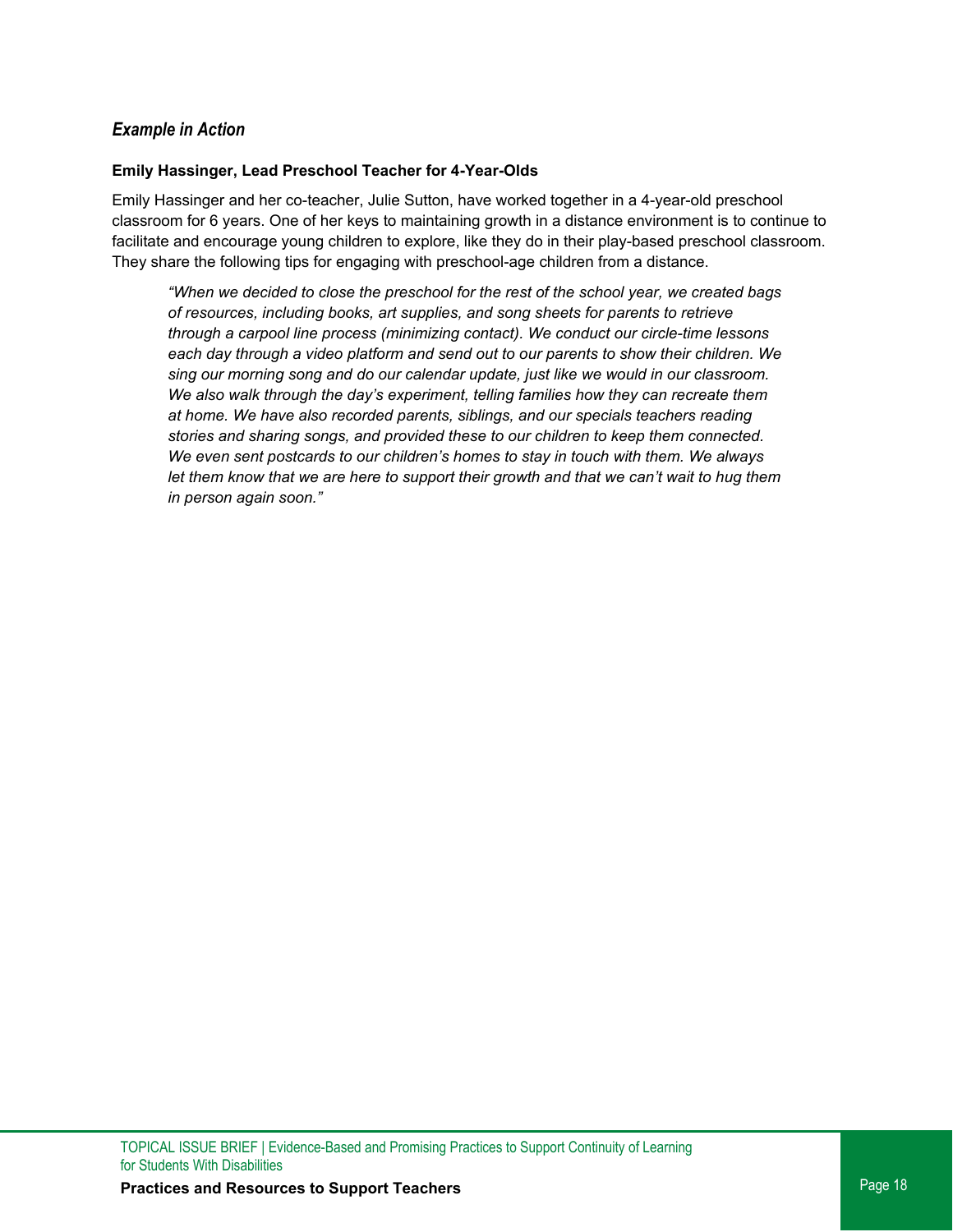# Additional Resources

[10 Strategies for Online Learning During a Coronavirus Outbreak](https://www.iste.org/explore/10-strategies-online-learning-during-coronavirus-outbreak) This report from the International Society for Technology in Education's (ISTE's) professional learning networks identifies key practices for successful online learning.

[An Educator's Guide to Virtual Learning: 4 Actions to Support Students With Disabilities and Their](https://www.ncld.org/wp-content/uploads/2020/03/An-Educators-Guide-to-Virtual-Learning-4-Actions-to-Support-Students-With-Disabilities-and-Their-Families.pdf)  [Families](https://www.ncld.org/wp-content/uploads/2020/03/An-Educators-Guide-to-Virtual-Learning-4-Actions-to-Support-Students-With-Disabilities-and-Their-Families.pdf) This resource provides a brief list of four things that teachers should know, and actions they can take, to guide children's learning in a virtual setting, including links to additional resources.

[Behavior Strategies to Support Intensifying Interventions](https://intensiveintervention.org/intervention-resources/behavior-strategies-support-intensifying-interventions) These behavior strategies from the National Center on Intensive Intervention (NCII), organized around antecedent modification, self-management, and reinforcement strategies, can be used to support students with primary academic deficits and challenging behaviors.

[Best Practices for Educating Online](https://cec.sped.org/%7E/media/Files/Resources/Best%20Practices%20for%20Educating%20Online.pdf) This document from the Council for Exceptional Children (CEC) lays out steps for preparing and executing an online course that can meet the needs of students with disabilities.

[Best Practices in K–12 Online and Hybrid Courses](https://www.gssaweb.org/wp-content/uploads/2016/04/Best-Practices-in-K-12-Online-and-Hybrid-Courses.pdf) This report from Hanover Research outlines best practice approaches in the development and implementation of high quality online and hybrid courses for K–12 students. It includes four profiles of exemplary district-level online and hybrid programs and details the elements of the online learning options offered to secondary students.

[Better Lesson Guide to Starting with Distance Learning](https://info.betterlesson.com/hubfs/BetterLesson%20Guide%20to%20Getting%20Started%20with%20Distance%20Learning.pdf?hsCtaTracking=bc31ea6b-3bf3-4bc3-b9f7-953b600f9657%7C6e50d44f-536d-4144-b1e8-edf4fcae9875) This guide provides tips and resources in response to the top eight questions you should consider before facilitating online learning.

[The Dos and Don'ts of Distance Learning in a Pandemic](https://www.educationnext.org/dos-and-donts-distance-learning-pandemic-coronavirus-covid-19/) To help schools and school systems navigate the sudden transition to distance learning, FutureEd director Thomas Toch explored the new education landscape with Brad Rathgeber, the head of school and chief executive of One Schoolhouse, a highly regarded, nonprofit online school that partners with 160 public and private schools worldwide to supplement their school-based instruction and to provide professional development for faculty members working in the online space.

[Early Learning and Educational Technology Policy Brief](https://tech.ed.gov/earlylearning/) Recognizing the growth of technology use in early learning settings, the U.S. Department of Education and U.S. Department of Health and Human Services collaborated in the development of the Early Learning and Educational Technology Policy Brief to promote developmentally appropriate use of technology in homes and early learning settings.

[Eight Ways to Build Blended Learning Class Culture](https://www.edsurge.com/news/2014-05-15-eight-ways-to-build-blended-learning-class-culture) This article details eight strategies for building and maintaining a community of learners in a virtual environment.

Equity Matters 2016: Digital & Online [Learning for Students With Disabilities](http://www.centerononlinelearning.res.ku.edu/wp-content/uploads/2017/04/EquityMatters2016Final.pdf) This annual report focuses on promising practices for addressing the needs of students with disabilities in full-time virtual, blended, and supplemental online settings.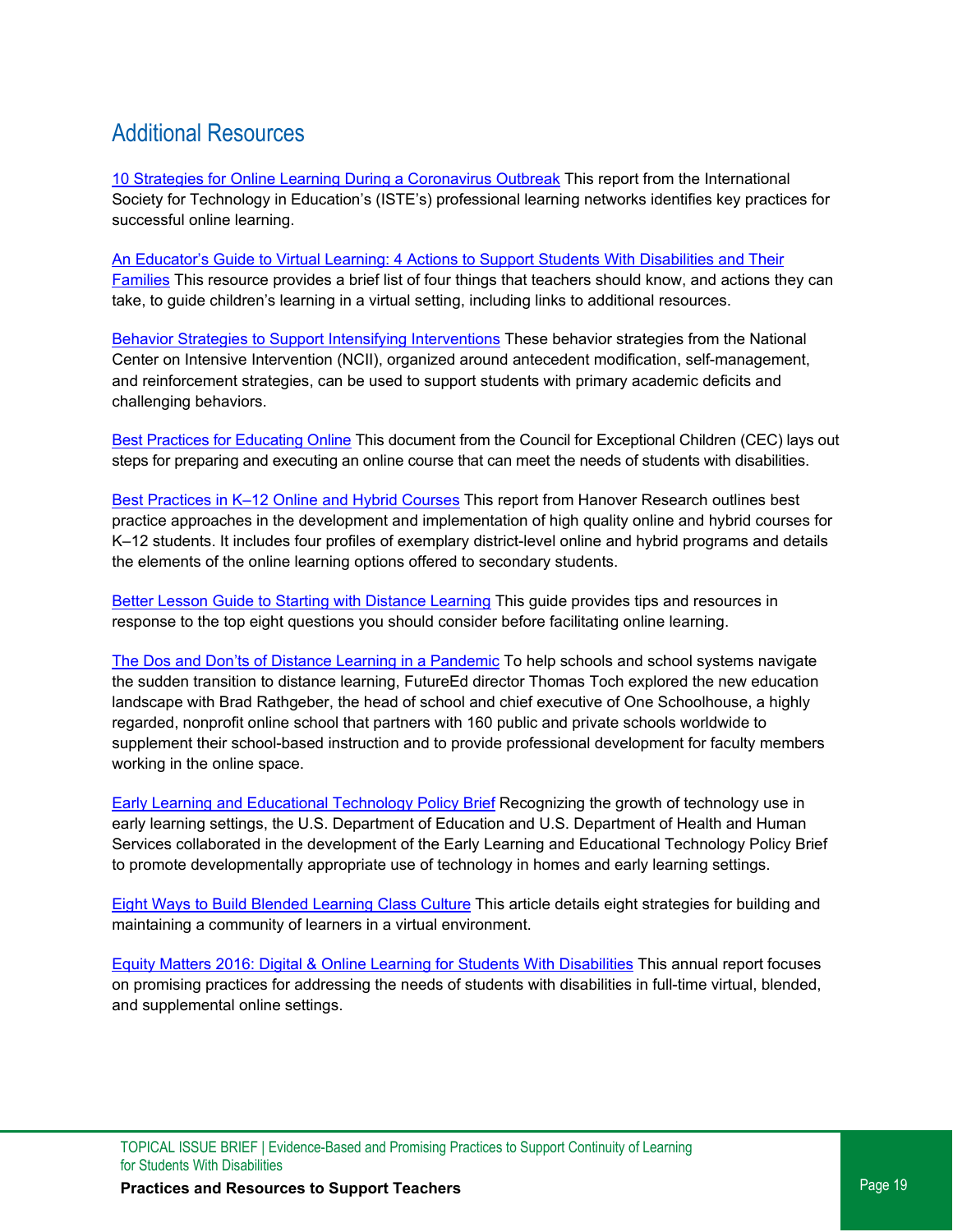[Guiding Principles for Use of Technology With Early Learners](https://tech.ed.gov/earlylearning/principles/) This document from the U.S. Department of Education describes how thoughtful use of technology by parents and early educators can engage children in key skills such as play, self-expression, and computational thinking, which will support later success across all academic disciplines and help maintain young children's natural curiosity.

[Integrating Technology Into Early Learning: Checklist](https://www.edc.org/integrating-technology-early-learning-checklist) This checklist, offered in Chinese, Spanish, and English, provides early childhood educators with practical information about integrating educational technology in their classrooms, and it can be adapted for out-of-class use.

[Khan Academy](https://khanacademy.zendesk.com/hc/en-us/articles/360040167432-How-can-Khan-Academy-be-used-for-remote-learning-during-school-closures-) This website includes daily schedules, quizzes, and other tools and resources to prepare students and families for remote and virtual learning. Experts are available for office hours to answer questions through virtual mediums.

[The Learning Innovation Catalyst](https://linclearning.com/coronavirus-resource-center/) This website features an online learning assessment and other tools to support remote learning that are grounded in research.

[Literacy Strategies to Support Intensifying Interventions](https://intensiveintervention.org/intervention-resources/literacy-strategies) These lessons from the National Center on Intensive Intervention (NCII) cover phonemic awareness, alphabetic principal or phonics, fluency, vocabulary, and comprehension and provide examples of brief instructional routines that include sample scripts, activities, and necessary materials to complete the activities.

[Making Everyday Curriculum Materials Accessible for All Learners](http://aem.cast.org/about/new-educator-training.html) This article includes five modules that show ways of making online learning more accessible so that everyone has a fair opportunity to learn.

[Mathematics Strategies to Support Intensifying Interventions](https://intensiveintervention.org/intervention-resources/mathematics-strategies-support-intensifying-interventions) These lessons and activities from the National Center on Intensive Intervention (NCII) are organized around six mathematics skill areas and include descriptions of sample lessons, activities, worksheets, and supplemental materials. Videos illustrating the concepts covered in the lessons are included.

[Online Teaching Support Group](http://mathleadership.org/free-online-teaching-support-group/) This virtual professional learning community from the Mathematics Leadership Programs offers teachers and administrators support as they transition to online learning. The free collection includes live online training as well as archived videos and other support as needed.

[Sample e-Service Learning Log](https://docs.google.com/spreadsheets/d/13JVVv7z6MxHwUYYJDCiEAAiFLVBBXIMXoG5hqwUOb9E/edit#gid=0) This spreadsheet can serve as a model for tracking learning and support provided to students with special learning needs in an e-learning setting.

Scaffolding [Learning in the Online Classroom](https://ctl.learninghouse.com/scaffolding-learning-in-the-online-classroom/) This brief article explains instructional scaffolding and how it can be implemented in a virtual learning environment.

[Technology That Supports Early Learning—Three Examples](https://www.naeyc.org/resources/blog/technology-supports-early-learning) This website provides guidance on applying the principles of development and learning when considering if, how, and when to use technology and new media with young children.

[Using Video for Flipped Learning Environments](https://betterlesson.com/strategy/292) This site explains how to create learning videos so that that students can work at their own pace, with personalized embedded supports and checks for understanding

[Virtual Toolkit From OSEP Collaboration for Effective Educator Development, Accountability, and Reform](https://ceedar.education.ufl.edu/about-us/) The toolkit includes a number of suggested platforms, tips, and resources to ease the transition to online instruction.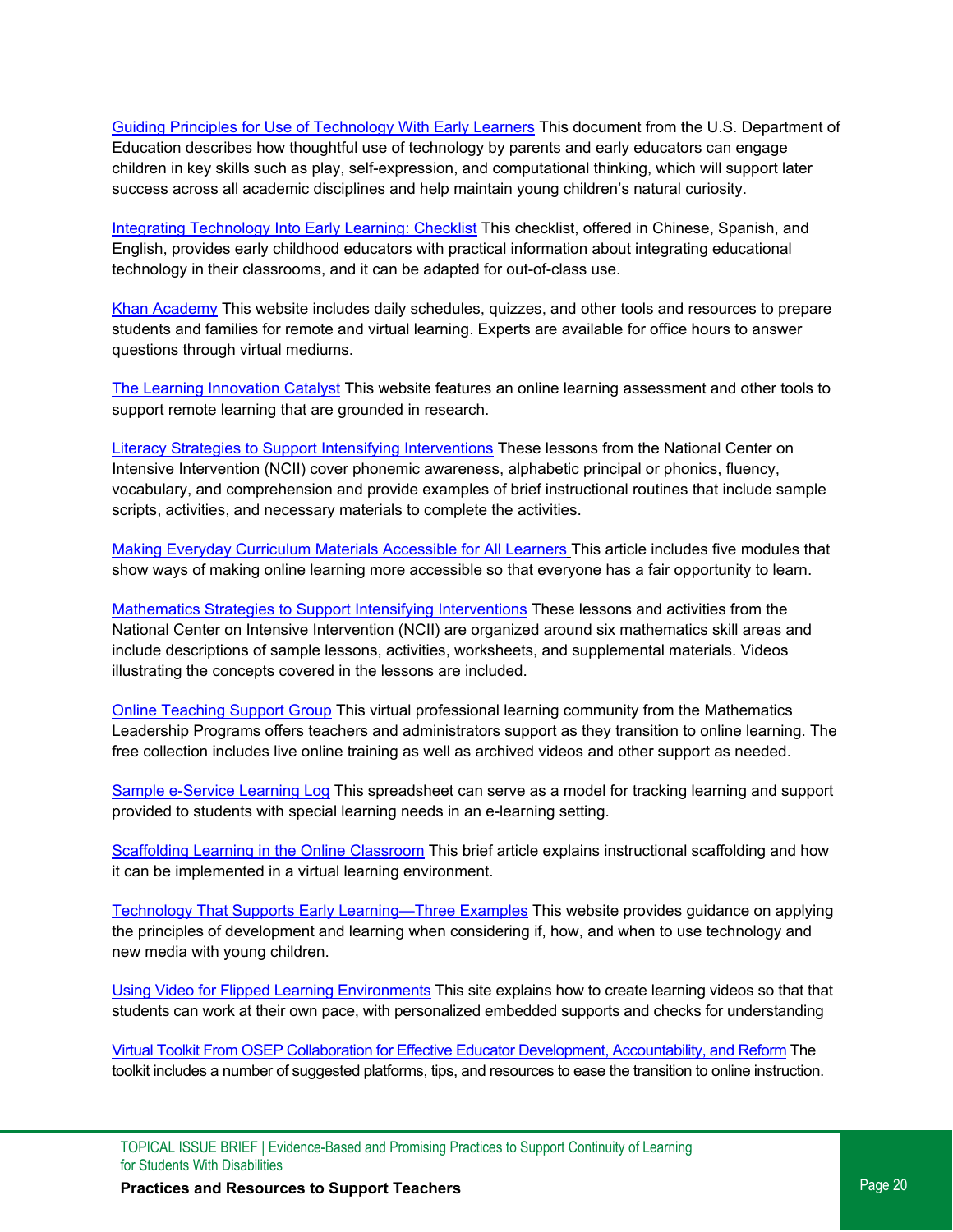## References

<span id="page-20-0"></span><sup>1</sup> Education Week (2020, April 13). *Map: Coronavirus and school closures*. Retrieved from <https://www.edweek.org/ew/section/multimedia/map-coronavirus-and-school-closures.html>

<span id="page-20-1"></span><sup>2</sup> Spitler, C., Repetto, J., & Cavanaugh, C. (2015). Investigation of a special education program in a public cyber charter school. *American Journal of Distance Education, 27*(1), 4–15.

<span id="page-20-2"></span><sup>3</sup> Digital Learning Collaborative. (2019). *Snapshot 2019: A review of K–12 online, blended, and digital learning*. Durango, CO: Author. Retrieved from [https://static1.squarespace.com/static/59381b9a17bffc68bf625df4/t/5cae3c05652dea4d690f5315/155492](https://static1.squarespace.com/static/59381b9a17bffc68bf625df4/t/5cae3c05652dea4d690f5315/1554922508490/DLC-KP-Snapshot2019_040819.pdf)  2508490/DLC-KP-Snapshot2019\_040819.pdf

<span id="page-20-3"></span><sup>4</sup> Digital Learning Collaborative. (2019). *Snapshot 2019: A review of K–12 online, blended, and digital learning*. Durango, CO: Author. Retrieved from [https://static1.squarespace.com/static/59381b9a17bffc68bf625df4/t/5cae3c05652dea4d690f5315/155492](https://static1.squarespace.com/static/59381b9a17bffc68bf625df4/t/5cae3c05652dea4d690f5315/1554922508490/DLC-KP-Snapshot2019_040819.pdf)  2508490/DLC-KP-Snapshot2019\_040819.pdf

<span id="page-20-4"></span><sup>5</sup> Greer, D. L., Smith, S. J., & Basham, J. D. (2014). Practitioners' perceptions of their knowledge, skills and competencies in online teaching of students with and without disabilities. *JAASEP Spring-Summer.*

<span id="page-20-5"></span><sup>6</sup> Molnar, A., Miron, G., Elgeberi, N., Barbour, M. K., Huerta, L., Shafer, S. R., & Rice, J. K. (2019). *Virtual schools in the U.S. 2019*. Boulder, CO: National Education Policy Center. Retrieved from <http://nepc.colorado.edu/publication/virtual-schools-annual-2019>

<span id="page-20-6"></span><sup>7</sup> Molnar, A., Miron, G., Elgeberi, N., Barbour, M. K., Huerta, L., Shafer, S. R., & Rice, J. K. (2019). *Virtual schools in the U.S. 2019*. Boulder, CO: National Education Policy Center. Retrieved from <http://nepc.colorado.edu/publication/virtual-schools-annual-2019>

<span id="page-20-7"></span><sup>8</sup> Clifford, S. E. (2018). *The implementation of the Individuals with Disabilities Education Act in a virtual public charter school*. University of New Orleans Theses and Dissertations 2449. Retrieved from <https://scholarworks.uno.edu/td/2449>

<span id="page-20-8"></span><sup>9</sup> Vasquez, E., & Straub, C. (2012). Online instruction for K–12 special education: A review of the empirical literature. *Journal of Special Education*, *27*(3), 31–40.

<span id="page-20-9"></span><sup>10</sup> Basham, J. D., Stahl, S., & Mellard, D. F. (2015). Understanding transformative change*.* In J. D. Basham, S. Stahl, K. Ortiz, M. F. Rice, & S. Smith (Eds.), *Equity matters: Digital & online learning for students with disabilities*. Lawrence, KS: Center on Online Learning and Students with Disabilities.

<span id="page-20-10"></span><sup>11</sup> Basham, J. D., Ortiz, K. R., Stahl, W., Rice, M. F., & Mellard, D. F. (2015). State and territory policy scan for online learning and students with disabilities*.* In J. D. Basham, S. Stahl, K. Ortiz, M. F. Rice, & S. Smith (Eds.), *Equity matters: Digital & online learning for students with disabilities*. Lawrence, KS: Center on Online Learning and Students with Disabilities.

<span id="page-20-11"></span><sup>12</sup> Basham, J. D., Stahl, S., & Mellard, D. F. Understanding transformative change*.* In J. D. Basham, S. Stahl, K. Ortiz, M. F. Rice, & S. Smith (Eds.), *Equity matters: Digital & online learning for students with disabilities*. Lawrence, KS: Center on Online Learning and Students with Disabilities.

<span id="page-20-12"></span><sup>13</sup> U.S. Department of Education, Office of Educational Technology. (2017). *Reimagining the role of technology in education: 2017 National Education Technology Plan update*. Washington, DC: Author. Retrieved from<https://tech.ed.gov/files/2017/01/NETP17.pdf>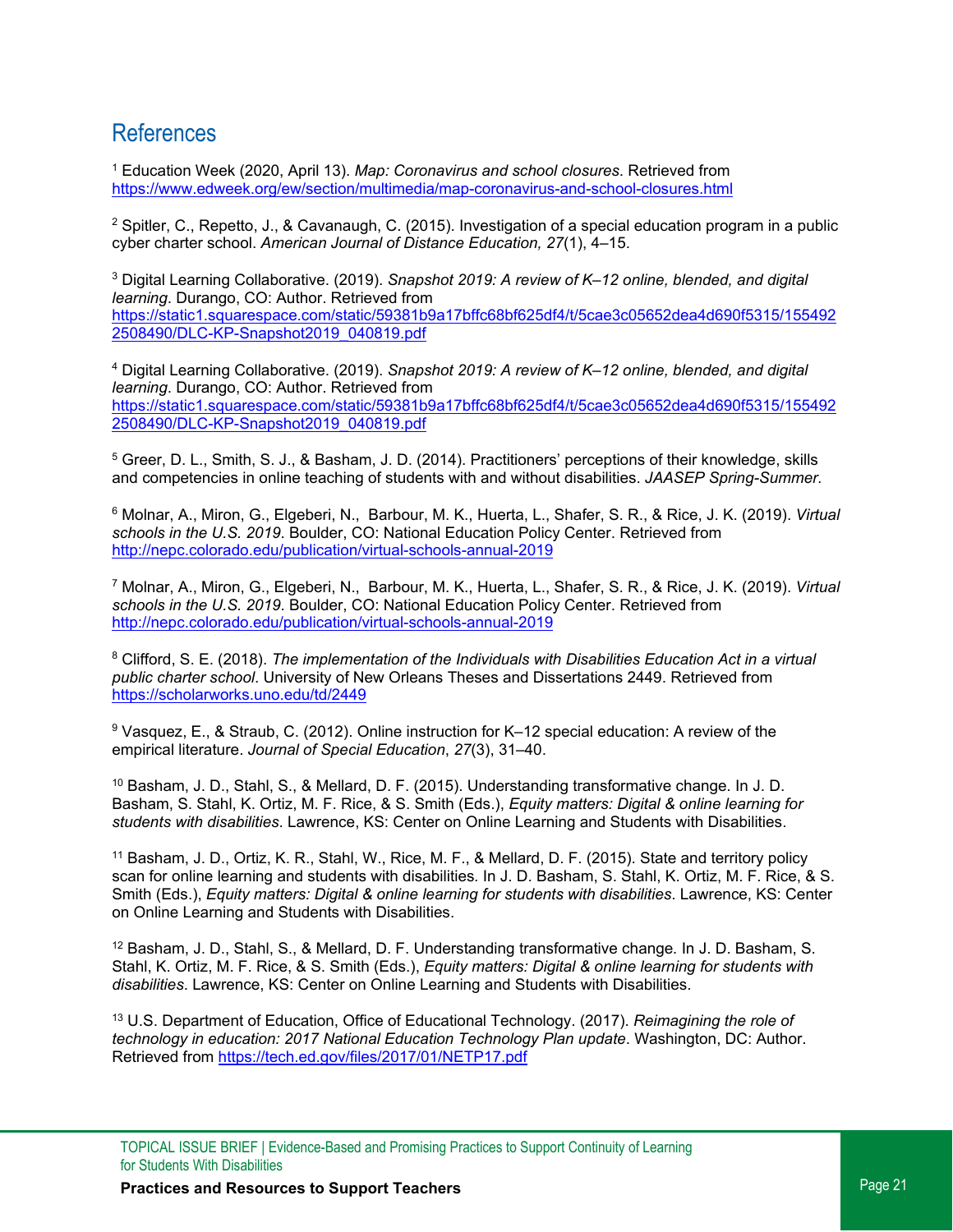<span id="page-21-0"></span><sup>14</sup> Rose, R., & Blomeyer, R. (2007). *Access and equity in online classes and virtual schools.* Vienna, VA: International Association for K-12 Online Learning. Retrieved fro[m https://aurora-institute.org/wp](https://aurora-institute.org/wp-content/uploads/iNACOL_AccessEquity_2007.pdf)[content/uploads/iNACOL\\_AccessEquity\\_2007.pdf](https://aurora-institute.org/wp-content/uploads/iNACOL_AccessEquity_2007.pdf)

<span id="page-21-1"></span><sup>15</sup> Rose, R., & Blomeyer, R. (2007). *Access and equity in online classes and virtual schools.* Vienna, VA: International Association for K-12 Online Learning. Retrieved fro[m https://aurora-institute.org/wp](https://aurora-institute.org/wp-content/uploads/iNACOL_AccessEquity_2007.pdf)[content/uploads/iNACOL\\_AccessEquity\\_2007.pdf](https://aurora-institute.org/wp-content/uploads/iNACOL_AccessEquity_2007.pdf)

<span id="page-21-2"></span><sup>16</sup> Terrazas-Arellanes, F. E., Gallard, M., A. J., Strycker, L. A., & Walden, E. D. (2018). Impact of interactive online units on learning science among students with learning disabilities and English learners. *International Journal of Science Education, 40*(5), 498–518.

<span id="page-21-3"></span><sup>17</sup> Martin, F., Parker, M. A., & Deale, D. F. (2012). Examining interactivity in synchronous virtual classrooms. *The International Review of Research in Open and Distance Learning, 13*(3), 227–261.

<span id="page-21-4"></span><sup>18</sup> Corn, J., Tagsold, J. T., & Argueta, R. (2012). Students with special needs and 1:1 computing: A teacher's perspective. *Journal of Research in Special Education Needs (JORSEN), 12*(4), 217–223.

<span id="page-21-5"></span><sup>19</sup> IRIS Center. (n.d.). *Page 1: What is instructional scaffolding?* Retrieved from <https://iris.peabody.vanderbilt.edu/module/sca/cresource/q1/p01/#content>

<span id="page-21-6"></span><sup>20</sup> Sekeres, D. C., & Castek, J. (2016). Collaborative online inquiry: Exploring students' skills in locating, reading, and communicating information. *Journal of Interactive Online Learning, 14*(2), 58–79.

<span id="page-21-7"></span><sup>21</sup> IRIS Center. (n.d.). *Page 11: Accommodations.* Retrieved from <https://iris.peabody.vanderbilt.edu/module/agc/cresource/q2/p11/#content>

<span id="page-21-8"></span><sup>22</sup> Terrazas-Arellanes, F. E., Knox, C., & Rivas, C. (2013). Collaborative online projects for English language learners in science. *Cultural Studies of Science Education, 8*(4), 953–971.

<span id="page-21-9"></span><sup>23</sup> Sekeres, D. C., & Castek, J. (2016). Collaborative online inquiry: Exploring students' skills in locating, reading, and communicating information. *Journal of Interactive Online Learning, 14*(2), 58–79.

<span id="page-21-10"></span><sup>24</sup> Sekeres, D. C., & Castek, J. (2016). Collaborative online inquiry: Exploring students' skills in locating, reading, and communicating information. *Journal of Interactive Online Learning, 14*(2), 58–79.

<span id="page-21-11"></span> $25$  Corn, J., Tagsold, J. T., & Argueta, R. (2012). Students with special needs and 1:1 computing: a teacher's perspective. *Journal of Research in Special Education Needs (JORSEN), 12*(4), 217–223.

<span id="page-21-12"></span><sup>26</sup> Terrazas-Arellanes, F. E., Knox, C., & Rivas, C. (2013). Collaborative online projects for English language learners in science. *Cultural Studies of Science Education, 8*(4), 953–971.

<span id="page-21-13"></span><sup>27</sup> IRIS Center. (n.d.). *Page 12: Modifications.* Retrieved from <https://iris.peabody.vanderbilt.edu/module/agc/cresource/q2/p12/#content>

<span id="page-21-14"></span><sup>28</sup> CAST. (2018). *The UDL guidelines*. Retrieved from [http://udlguidelines.cast.org](http://udlguidelines.cast.org/)

<span id="page-21-15"></span><sup>29</sup> Center on Positive Behavioral Intervention and Supports. (2019). *Supporting families with PBIS at home.* Washington, DC: U.S. Department of Education. Retrieved from [https://assets-global.website](https://assets-global.website-files.com/5d3725188825e071f1670246/5e83b41b7df0210d47588d12_Supporting%20Families%20with%20PBIS%20at%20Home%20FINAL.pdf)[files.com/5d3725188825e071f1670246/5e83b41b7df0210d47588d12\\_Supporting%20Families%20with%](https://assets-global.website-files.com/5d3725188825e071f1670246/5e83b41b7df0210d47588d12_Supporting%20Families%20with%20PBIS%20at%20Home%20FINAL.pdf)  20PBIS%20at%20Home%20FINAL.pdf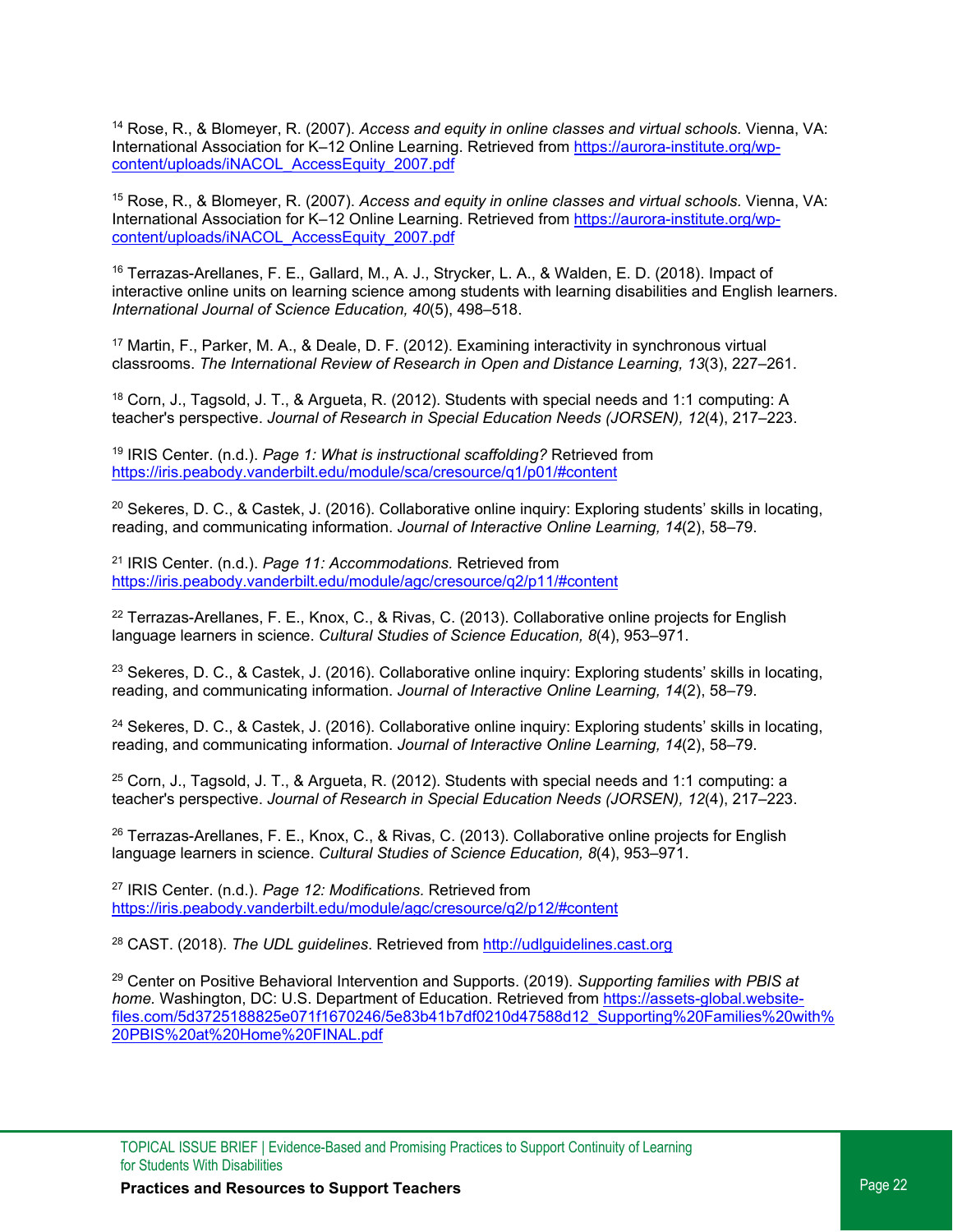<span id="page-22-0"></span><sup>30</sup> Archer, A. L., & Hughes, C. A. (2020). Effective and efficient teaching. In K. R. Harris & S. Graham, *What works for special needs learners series*. New York, NY: Guilford Press.

<span id="page-22-1"></span><sup>31</sup> Ramdass, D., & Zimmerman, B. J. (2011). Developing self-regulation skills: The important role of homework. *Journal of Advanced Academics, 22*(2), 194–218.

<span id="page-22-2"></span><sup>32</sup> Molnar, A., Miron, G., Elgeberi, N., Barbour, M. K., Huerta, L., Shafer, S. R., & Rice, J. K. (2019). *Virtual schools in the U.S.* 2019. Boulder, CO: National Education Policy Center. Retrieved from <http://nepc.colorado.edu/publication/virtual-schools-annual-2019>

<span id="page-22-3"></span><sup>33</sup> National Association for the Education of Young Children. (2009). *Developmentally appropriate practice in early childhood programs serving children from birth to age 8*. Washington, DC: Author. Retrieved from [https://www.naeyc.org/sites/default/files/globally-shared/downloads/PDFs/resources/position](https://www.naeyc.org/sites/default/files/globally-shared/downloads/PDFs/resources/position-statements/PSDAP.pdf)statements/PSDAP.pdf

<span id="page-22-4"></span><sup>34</sup> Mashburn, A. J., Pianta, R. C., Hamre, B. K., Downer, J. T., Barbarin, O. A., Bryant, D., & Burchinal, M. (2008). Measures of classroom quality in pre-kindergarten and children's development of academic, language, and social skills. *Child Development*, 79(3), 732–749.

<span id="page-22-5"></span><sup>35</sup> National Association for the Education of Young Children. (2009). *Developmentally appropriate practice in early childhood programs serving children from birth to age 8*. Washington, DC: Author. Retrieved from [https://www.naeyc.org/sites/default/files/globally-shared/downloads/PDFs/resources/position](https://www.naeyc.org/sites/default/files/globally-shared/downloads/PDFs/resources/position-statements/PSDAP.pdf)statements/PSDAP.pdf

<span id="page-22-6"></span>36Shonkoff, J. P., & Phillips, D. A. (2000). *From neurons to neighborhoods: The science of early childhood development.* Washington, DC: National Academy Press.

<span id="page-22-7"></span><sup>37</sup> U.S. Department of Education, Institute of Education Sciences, National Center for Education Evaluation and Regional Assistance, What Works Clearinghouse. (2020, April 1). *Early childhood education for children with disabilities evidence review protocol*. Retrieved from <https://ies.ed.gov/ncee/wwc/Document/30>

<span id="page-22-8"></span>38 Moody, A. K. (2010). Using electronic books in the classroom to enhance emergent literacy skills in young children. *Journal of Literacy and Technology, 11*(4), 22–52.

<span id="page-22-9"></span><sup>39</sup> Barr, R., McClure, E., & Parlakian, R. (2018). *What the research says about the impact of media on children aged 0-3 years old*. Washington, DC: ZERO TO THREE. Retrieved from [https://www.zerotothree.org/resources/2536-screen-sense-what-the-research-says-about-the-impact-of](https://www.zerotothree.org/resources/2536-screen-sense-what-the-research-says-about-the-impact-of-media-on-children-aged-0-3-years-old)media-on-children-aged-0-3-years-old

<span id="page-22-10"></span><sup>40</sup> U.S. Department of Education, Institute of Education Sciences, National Center for Education Evaluation and Regional Assistance, What Works Clearinghouse. (2020, April 1). *Improving reading comprehension in kindergarten through 3rd grade*. Retrieved from <https://files.eric.ed.gov/fulltext/ED512029.pdf>

<span id="page-22-11"></span><sup>41</sup> Chai, Z., Vail, C. O., & Ayres, K. M. (2015). Using an iPad application to promote early literacy development in young children with disabilities. *Journal of Special Education, 48*(4), 268–278.

<span id="page-22-12"></span><sup>42</sup> National Institute for Literacy. (2008). *Developing early literacy: Report of the National Early Literacy Panel*. Jessup, MD: Author. Retrieved from<https://lincs.ed.gov/publications/pdf/NELPReport09.pdf>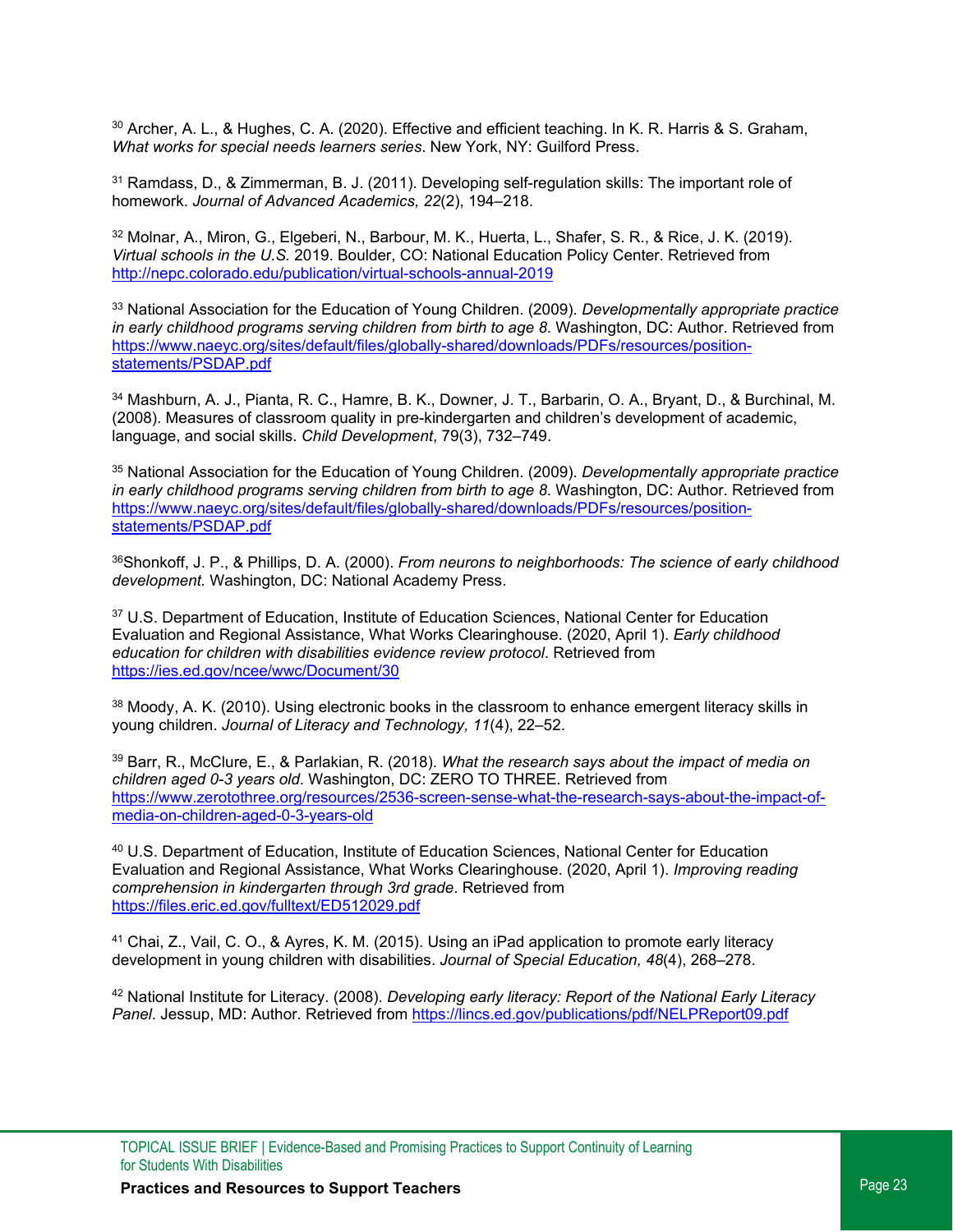<span id="page-23-11"></span><span id="page-23-0"></span><sup>43</sup> Barnett, W. S., Brown, K., & Shore, R. (2004). *The universal vs. targeted debate: Should the United States have preschool for all?* New York, NY: The National Institute for Early Education Research (NIEER). Retrieved from [http://nieer.org/policy-issue/policy-brief-the-universal-vs-targeted-debate-should](http://nieer.org/policy-issue/policy-brief-the-universal-vs-targeted-debate-should-the-united-states-have-preschool-for-all)[the-united-states-have-preschool-for-all](http://nieer.org/policy-issue/policy-brief-the-universal-vs-targeted-debate-should-the-united-states-have-preschool-for-all)

<span id="page-23-1"></span><sup>44</sup> Fromboluti, C. S., & Rinck, N. (1999). *Early childhood: Where learning begins: Mathematics*. Washington, DC: U.S. Department of Education, Office of Educational Research and Improvement, National Institute on Early Childhood Development and Education. Retrieved from <https://www2.ed.gov/pubs/EarlyMath/title.html>

<span id="page-23-2"></span><sup>45</sup> Baroody, A. (2010, July). Fostering early numeracy in preschool and kindergarten. In *Encyclopedia of Early Childhood Development.* Retrieved from [http://www.child](http://www.child-encyclopedia.com/sites/default/files/textes-experts/en/784/fostering-early-numeracy-in-preschool-and-kindergarten.pdf)[encyclopedia.com/sites/default/files/textes-experts/en/784/fostering-early-numeracy-in-preschool-and](http://www.child-encyclopedia.com/sites/default/files/textes-experts/en/784/fostering-early-numeracy-in-preschool-and-kindergarten.pdf)kindergarten.pdf

<span id="page-23-3"></span><sup>46</sup> ZERO TO THREE. (2020). *Help your child develop early math skills*. Retrieved from <https://www.zerotothree.org/resources/299-help-your-child-develop-early-math-skills>

<span id="page-23-4"></span><sup>47</sup> Frye, D., Baroody, A. J., Burchinal, M., Carver, S. M., Jordan, N. C., & McDowell, J. (2013). *Teaching math to young children: A practice guide* (NCEE 2014-4005). Washington, DC: National Center for Education Evaluation and Regional Assistance (NCEE), Institute of Education Sciences, U.S. Department of Education. Retrieved from [https://ies.ed.gov/ncee/wwc/Docs/PracticeGuide/early\\_math\\_pg\\_111313.pdf](https://ies.ed.gov/ncee/wwc/Docs/PracticeGuide/early_math_pg_111313.pdf)

<span id="page-23-5"></span>48 National Association for the Education of Young Children (NAEYC) and National Council for Teachers of Mathematics (NCTM). (2010). *Early childhood mathematics: Promoting good beginnings.* Retrieved fro[m https://www.naeyc.org/sites/default/files/globally-shared/downloads/PDFs/resources/position](https://www.naeyc.org/sites/default/files/globally-shared/downloads/PDFs/resources/position-statements/psmath.pdf)[statements/psmath.pdf](https://www.naeyc.org/sites/default/files/globally-shared/downloads/PDFs/resources/position-statements/psmath.pdf)

<span id="page-23-6"></span><sup>49</sup> Fromboluti, C. S., & Rinck, N. (1999). Early childhood: Where learning begins. U.S. Department of Education, Office of Educational Research and Improvement, National Institute on Early Childhood Development and Education. Retrieved from<https://www2.ed.gov/pubs/EarlyMath/title.html>

<span id="page-23-7"></span><sup>50</sup> National Association for the Education of Young Children. (2009). *Developmentally appropriate practice in early childhood programs serving children from birth to age 8*. Retrieved from <http://www.naeyc.org/positionstatements/dap>

<span id="page-23-8"></span><sup>51</sup> Dominguez, X., Vitiello, V. E., Maier, M. F., & Greenfield, D. B. (2010). A longitudinal examination of young children's learning behavior: Child-level and classroom-level predictors of change throughout the preschool year. *School Psychology Review, 39*(1), 29–47.

<span id="page-23-9"></span><sup>52</sup> Durlak, J. A., Weissberg, R. P., Dymnicki, A. B., Taylor, R. D., & Schellinger, K. B. (2011). The impact of enhancing students' social and emotional learning: A meta-analysis of school-based universal interventions. *Child Development*, *82*(1), 405–432.

<span id="page-23-10"></span>53 U.S. Department of Education, Institute of Education Sciences, Regional Educational Laboratory Program. (2020, April 1). *Social and Emotional Learning Research Alliance*. Retrieved from <https://ies.ed.gov/ncee/edlabs/regions/northeast/SocialEmotional>

<sup>54</sup> Rosanbalm, K. D., & Murray, D. W. (2017). *Promoting self-regulation in early childhood: A practice brief* (OPRE Brief #2017-79). Washington, DC: Office of Planning, Research, and Evaluation, Administration for Children and Families, US. Department of Health and Human Services.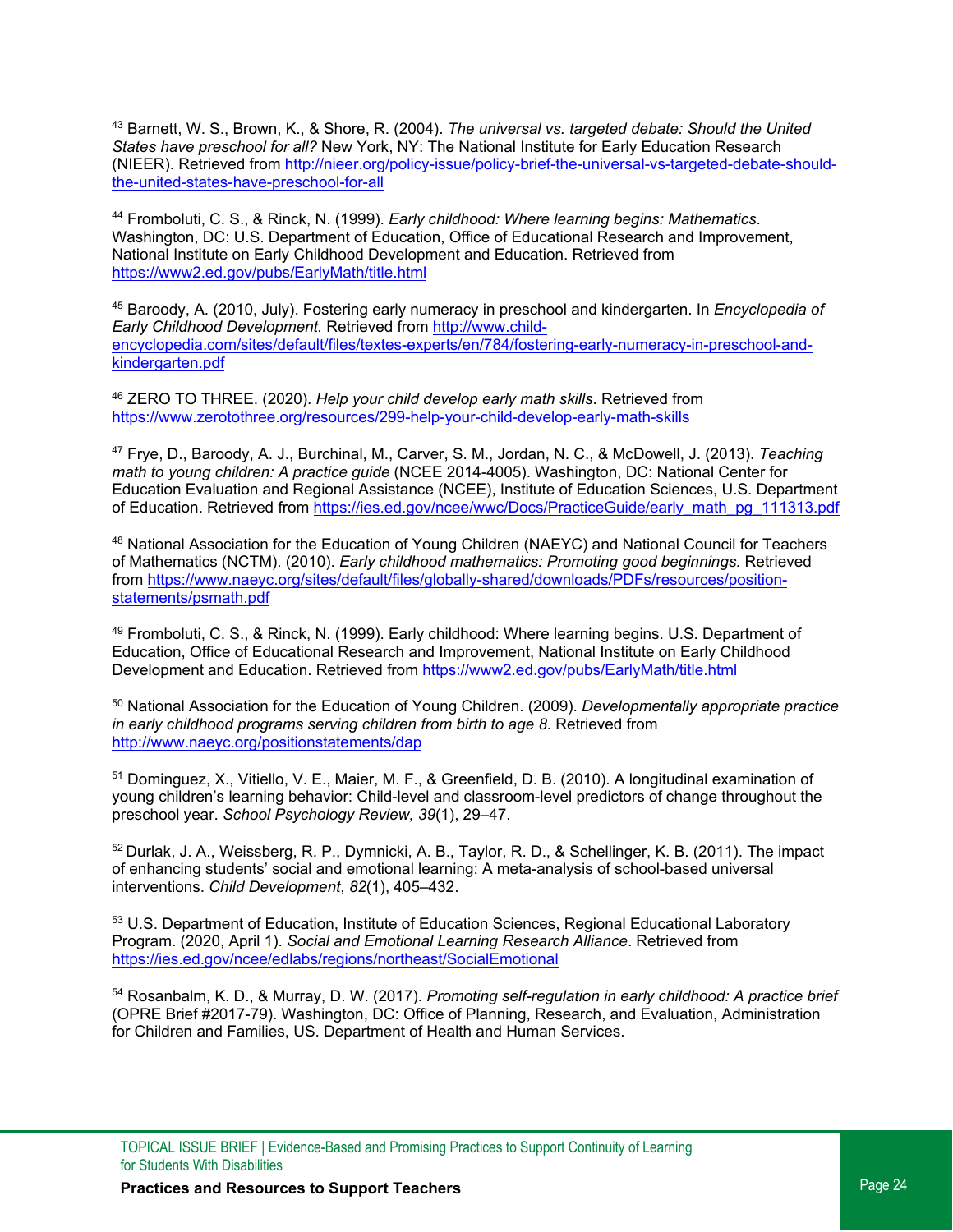<span id="page-24-0"></span><sup>55</sup> National Scientific Council on the Developing Child. (2004). *Young children develop in an environment of relationships. Working paper no. 1*. Retrieved from [http://www.developingchild.net](http://www.developingchild.net/)

<span id="page-24-1"></span><sup>56</sup> What Works Clearinghouse. (2020, April 1). *WWC evidence review protocol for early childhood education interventions for children with disabilities, version 2.0.* Washington, DC: Author. Retrieved from [https://ies.ed.gov/ncee/wwc/Docs/ReferenceResources/eced\\_protocol\\_v2.pdf](https://ies.ed.gov/ncee/wwc/Docs/ReferenceResources/eced_protocol_v2.pdf)

<span id="page-24-2"></span><sup>57</sup> ZERO TO THREE. (2020, April 1). *Are time-outs helpful or harmful to young children?* Retrieved from <https://www.zerotothree.org/resources/324-are-time-outs-helpful-or-harmful-to-young-children>